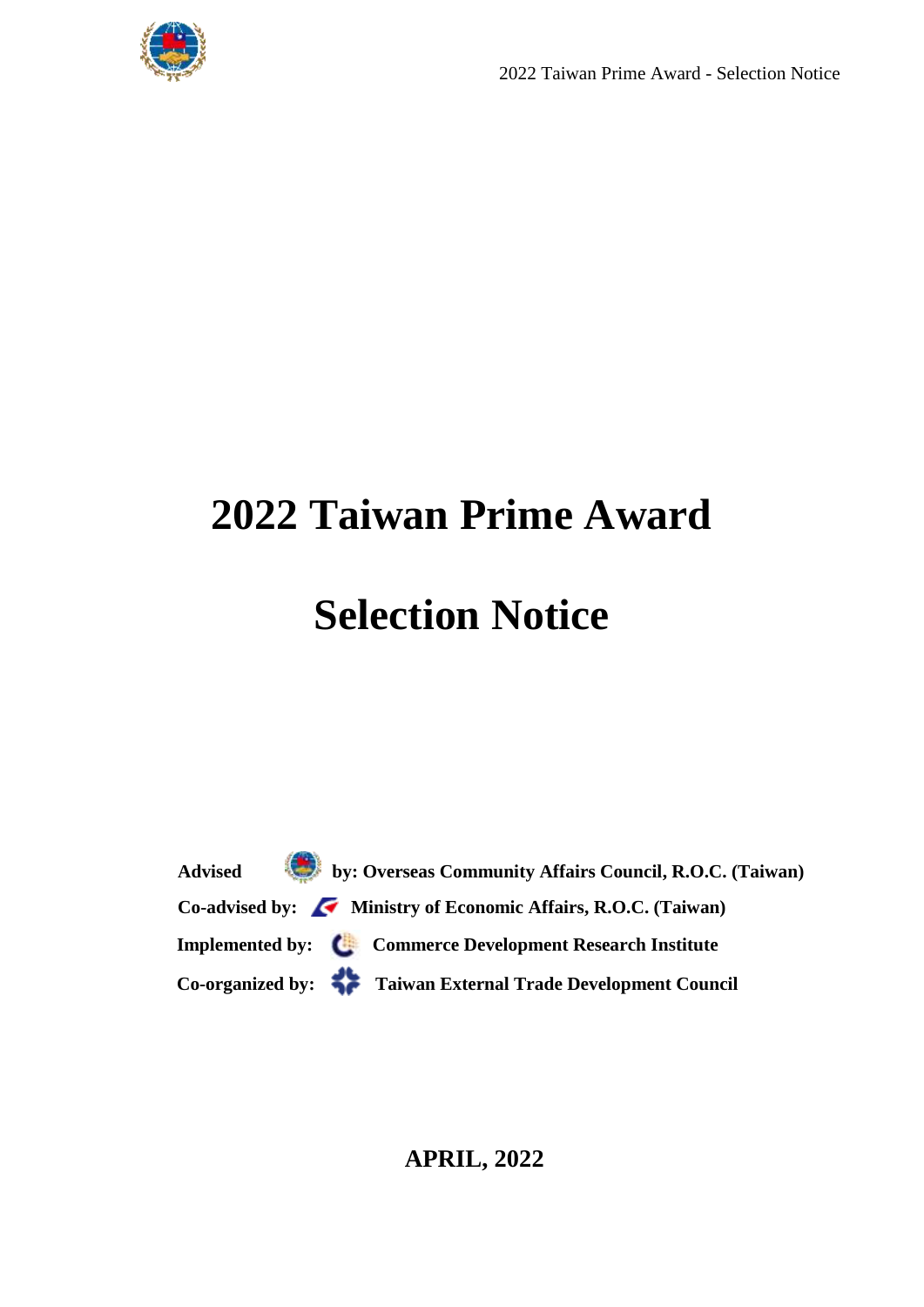

### Menu

| <b>EXCURSUS 3. PRODUCT CATEGORY AND CLASSIFICATION CODE26</b> |
|---------------------------------------------------------------|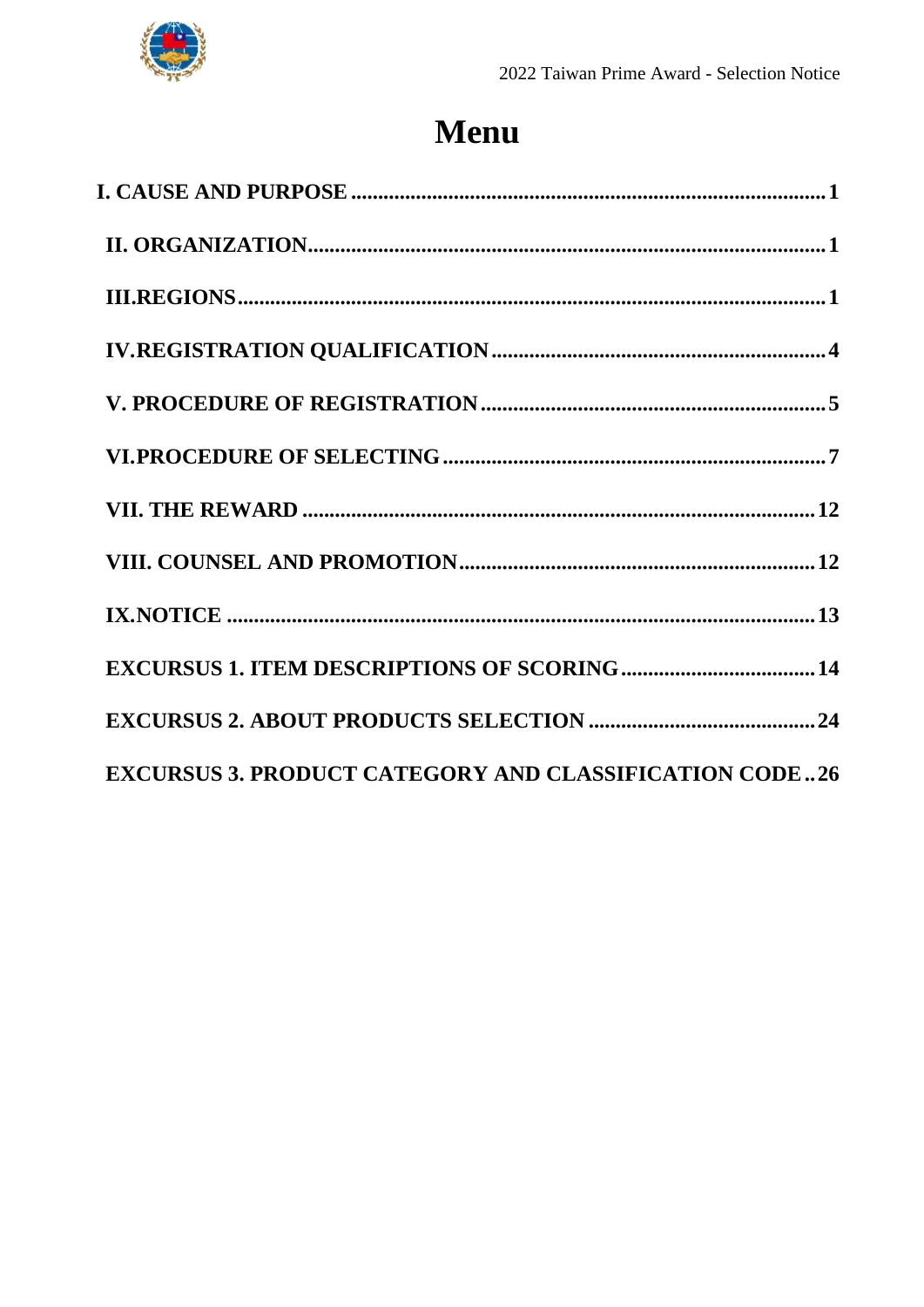

#### <span id="page-2-0"></span>**I. Origin and Purpose**

In order to guide the development of overseas Taiwanese businesses, connect with Taiwanese advantages, and assist in promoting overseas Taiwanese brands, the Overseas Community Affairs Council, Republic of China (Taiwan) (OCAC) conducted the selection and counseling activities of the Taiwan Prime Awards in 2021. It was expected to use the concept of common channels and overall marketing to drive the development of overseas Taiwanese brands, reduce costs in marketing and improve effectiveness, gaining a wide response. Therefore, the OCAC is planning to continue and hold the expanded Taiwan Prime Award in 2022.

#### <span id="page-2-1"></span>**II. Handling units**

Advised by: Overseas Community Affairs Council, Republic of China (Taiwan)

Co-advised by: Ministry of Economic Affairs (MOEA)

Implemented by: Commerce Development Research Institute (CDRI)

Organized by: Taiwan External Trade Development Council (TAITRA)

#### <span id="page-2-2"></span>**III.Handling Regions**

This year, the OCAC is planning to make the activity global with registering online. The Regions of Preliminary Selection are 19 regions in 16 countries where the OCAC, MOEA and TAITRA have stationed staff as shown in Table 1.

| No. | <b>Continent/Country</b>            | No. | <b>Regions of Preliminary</b><br><b>Selection</b>                                                                      | <b>Regions</b>                                                                                                                                                 |
|-----|-------------------------------------|-----|------------------------------------------------------------------------------------------------------------------------|----------------------------------------------------------------------------------------------------------------------------------------------------------------|
| 01  | North America/<br>The United States | 01  | Taipei Economic<br>and Cultural Office<br>(TECO) in New<br>York<br><b>Culture Center of</b><br><b>TECO</b> in New York | Companies in the Eastern United<br>States (including Washington,<br>D.C. and Boston) please transfer<br>the products to New York for<br>preliminary selection. |
|     |                                     | 02  | Taipei Economic<br>and Cultural Office                                                                                 | Companies in the southeastern<br>United States (including Atlanta)                                                                                             |

Table 1.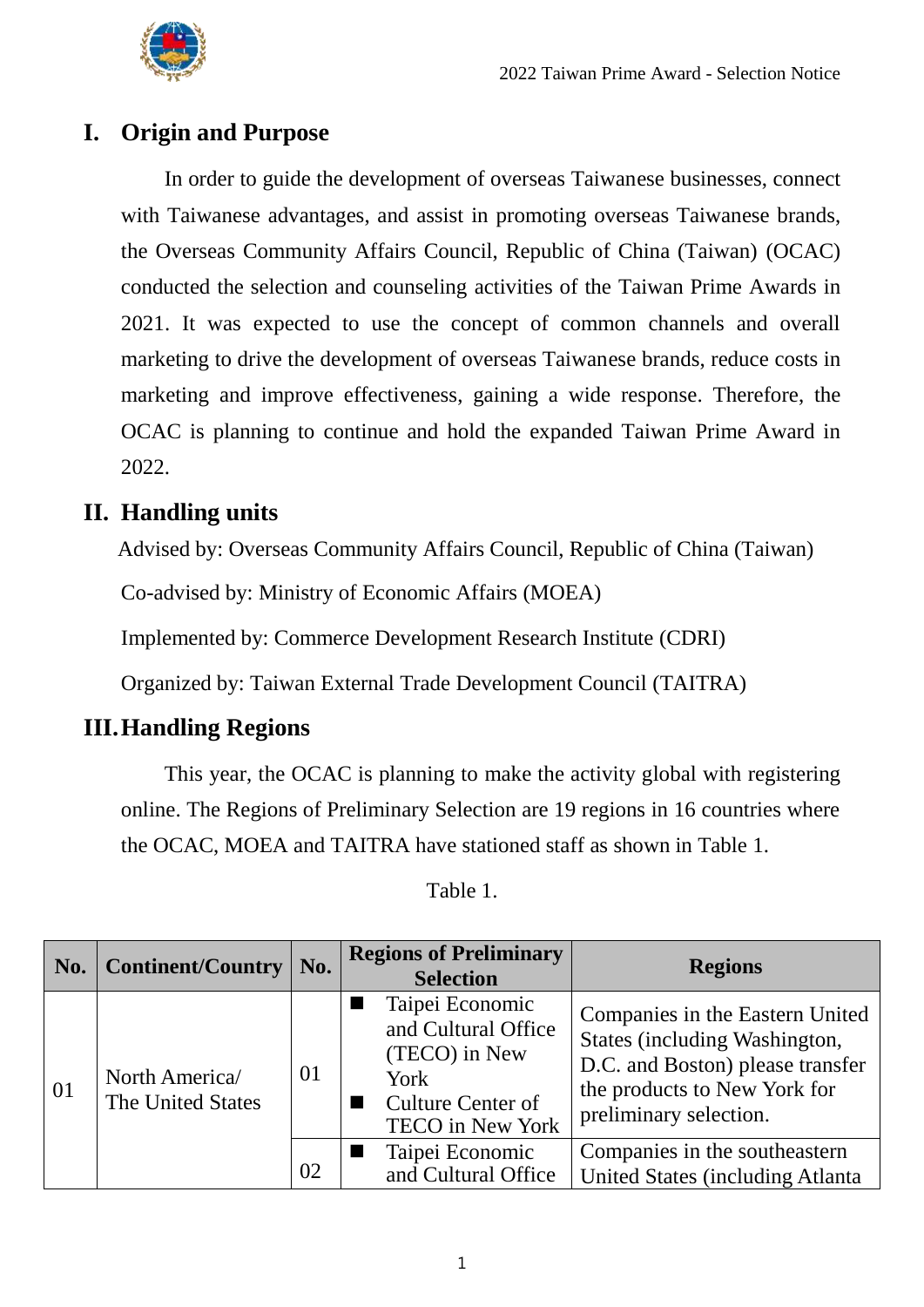

|    |                                 |    |                     | (TECO) in Chicago<br><b>Culture Center of</b><br>TECO in Chicago                                                                                                                                                       | and Miami) please transfer the<br>products to Chicago for<br>preliminary selection.                                                                                   |
|----|---------------------------------|----|---------------------|------------------------------------------------------------------------------------------------------------------------------------------------------------------------------------------------------------------------|-----------------------------------------------------------------------------------------------------------------------------------------------------------------------|
|    |                                 | 03 | ш<br>■<br>ш         | Taipei Economic<br>and Cultural Office<br>(TECO) in San<br>Francisco<br><b>Culture Center of</b><br>TECO in San<br>Francisco<br>(Milpitas)<br><b>Culture Center of</b><br>TECO in San<br>Francisco                     | Companies in the northwestern<br>United States (including Seattle)<br>please transfer the products to<br>San Francisco for preliminary<br>selection.                  |
|    |                                 | 04 | ш<br>■<br>■         | Taipei Economic<br>and Cultural Office<br>(TECO) in Los<br>Angeles<br><b>Culture Center of</b><br><b>TECO</b> in Los<br>Angeles (El Monte)<br><b>Culture Center of</b><br><b>TECO</b> in Los<br>Angeles (Santa<br>Ana) | Companies in the Southern<br><b>United States (including</b><br>Houston) and Honolulu please<br>transfer the products to Los<br>Angeles for preliminary<br>selection. |
| 02 | North America/<br>Canada        | 05 | ■                   | Taipei Economic<br>and Cultural Office<br>(TECO), Toronto<br><b>Culture Center of</b><br>TECO in Toronto,<br>Canada                                                                                                    | Companies in Canada please<br>transfer the products to Toronto<br>for preliminary selection.                                                                          |
| 03 | Latin America/<br><b>Brazil</b> | 06 | ш<br>$\blacksquare$ | Escritório<br>Econômico e<br>Cultural de Taipei<br>em São Paulo<br>Culture Center of<br>TECO in Sao Paulo                                                                                                              | Companies in Latin America<br>please transfer the products to<br>São Paulo for preliminary<br>selection.                                                              |
| 04 | Europe/Germany                  | 07 | ш<br>■              | Taipeh Vertretung<br>in der<br>Bundesrepublik<br>Deutschland<br>Taipeh Vertretung<br>in der<br>Bundesrepublik<br>Deutschland, Büro                                                                                     | After receiving the products<br>from Germany, preliminary<br>selection will be held in the<br>location of the Council of<br>Taiwanese Chamber of<br>Commerce.         |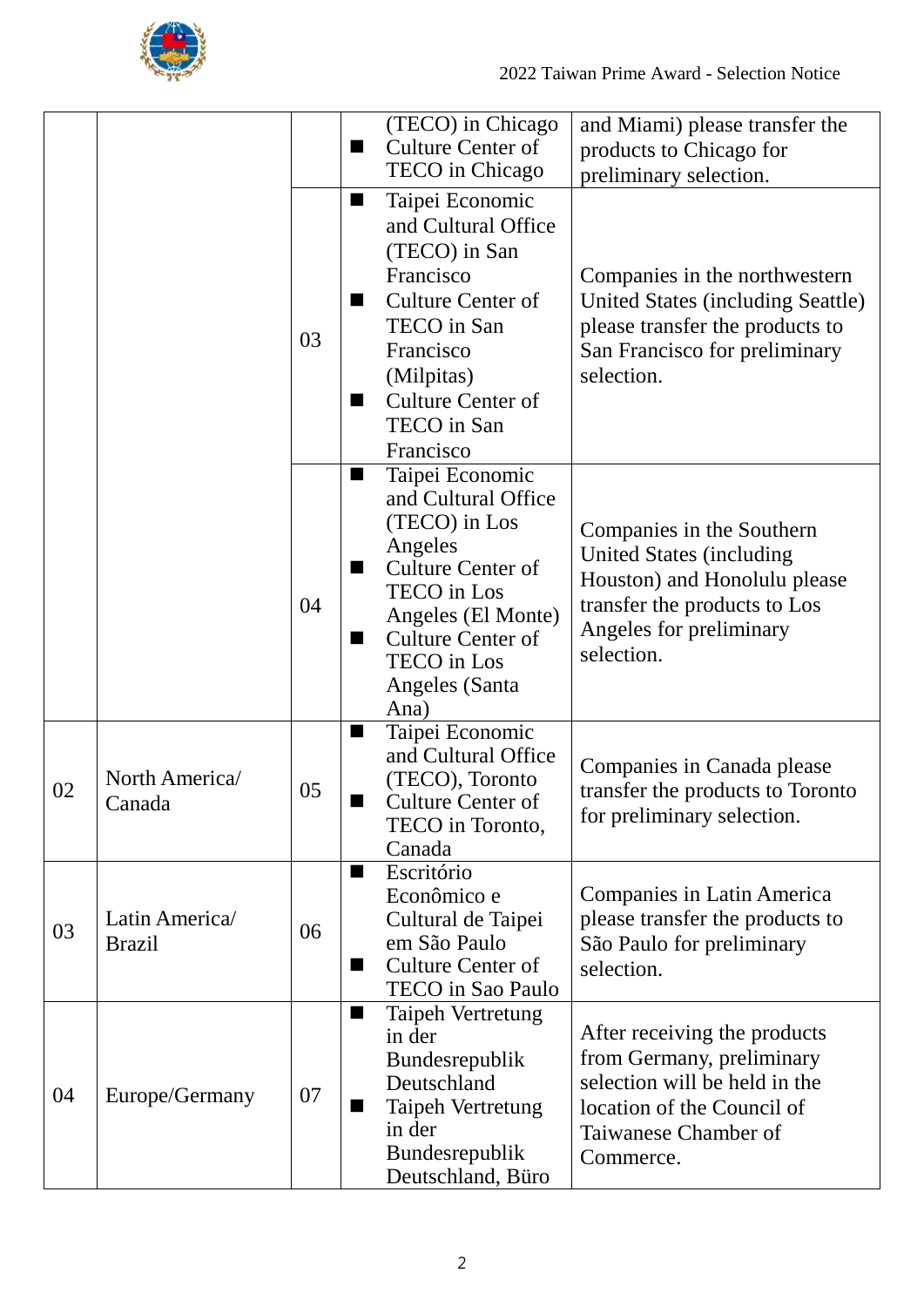

|    |                       |    |                | Frankfurt am Main                      |                                 |
|----|-----------------------|----|----------------|----------------------------------------|---------------------------------|
|    |                       |    | ш              | Bureau de                              |                                 |
| 05 | Europe/France         | 08 |                | Représentation de                      |                                 |
|    |                       |    |                | Taipei en France                       |                                 |
|    |                       |    | ш              | Taipei                                 |                                 |
| 06 | Europe/               | 09 |                | Representative                         |                                 |
|    | <b>United Kingdom</b> |    |                | Office in the UK                       |                                 |
|    |                       |    | $\blacksquare$ | Taipei Economic                        | After receiving the products    |
|    |                       |    |                | and Cultural                           | from Japan, preliminary         |
|    |                       |    |                | Representative                         | selection will be held in the   |
| 07 | Asia/Japan            | 10 |                | Office                                 | location of the Japan Taiwanese |
|    |                       |    | ш              | Taipei Economic                        | Chamber of Commerce &           |
|    |                       |    |                | and Cultural Office                    | Industry.                       |
|    |                       |    |                | (TECO) in Osaka                        |                                 |
| 08 | Asia/South Korea      | 11 | ш              | Taipei Mission in                      |                                 |
|    |                       |    |                | Korea                                  |                                 |
|    |                       |    | ■              | Taipei Economic<br>and Cultural Office |                                 |
|    |                       |    |                |                                        |                                 |
| 09 |                       | 12 |                | (TECO) in<br>Philippines               |                                 |
|    | Asia/Philippine       |    | ш              | <b>Culture Center of</b>               |                                 |
|    |                       |    |                | TECO in the                            |                                 |
|    |                       |    |                | Philippines                            |                                 |
|    |                       |    |                |                                        | After receiving the products    |
|    |                       |    | ш              | Taipei Economic                        | from Vietnam, preliminary       |
|    |                       |    |                | and Cultural Office                    | selection will be held in the   |
| 10 | Asia/Vietnam          | 13 |                | (TECO) in Vietnam                      | location of the Council of      |
|    |                       |    | ш              | TECO in Ho Chi                         | Taiwanese Chambers of           |
|    |                       |    |                | Minh City                              | Commerce In Vietnam.            |
|    |                       |    | $\blacksquare$ | Taipei Economic                        |                                 |
| 11 | Asia/Thailand         | 14 |                | and Cultural Office                    |                                 |
|    |                       |    |                | (TECO) in Thailand                     |                                 |
|    |                       |    | ш              | Taipei Economic                        |                                 |
|    |                       |    |                | and Cultural Office                    |                                 |
| 12 | Asia/Myanmar          | 15 |                | (TECO) in                              |                                 |
|    |                       |    |                | Myanmar                                |                                 |
|    |                       |    | $\blacksquare$ | Taipei Economic                        |                                 |
| 13 |                       | 16 |                | and Cultural Office                    |                                 |
|    | Asia/Malaysia         |    |                | (TECO) in                              |                                 |
|    |                       |    |                | Malaysia                               |                                 |
| 14 | Asia/Indonesia        |    | $\blacksquare$ | Taipei Economic                        |                                 |
|    |                       | 17 |                | and Cultural Office                    |                                 |
|    |                       |    |                | (TECO) in                              |                                 |
|    |                       |    |                | Indonesia                              |                                 |
| 15 | Oceania/Australia     | 18 | ш              | Taipei Economic                        | Companies in Australia and New  |
|    |                       |    |                | and Cultural Office                    | Zealand please transfer the     |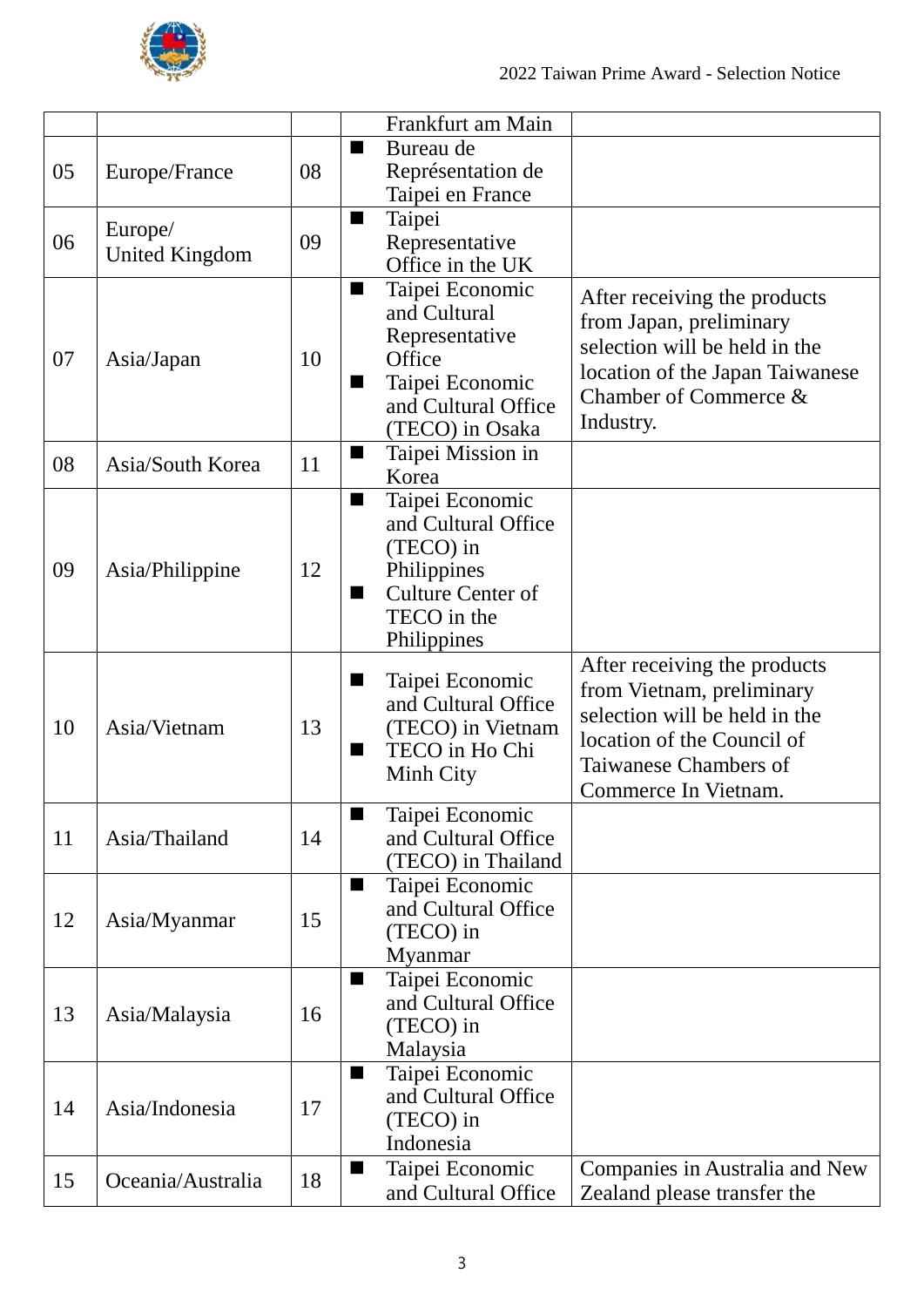

|    |                     |    | (TECO) in Sydney,        | products to Sydney for            |
|----|---------------------|----|--------------------------|-----------------------------------|
|    |                     |    | Australia                | preliminary selection.            |
|    |                     |    | <b>Culture Center of</b> |                                   |
|    |                     |    | <b>TECO</b> in Sydney    |                                   |
| 16 | Africa/South Africa | 19 | Taipei Liaison           | Companies in Africa please        |
|    |                     |    | Office in the            | transfer the products to Republic |
|    |                     |    | Republic of South        | of South Africa for preliminary   |
|    |                     |    | Africa                   | selection.                        |

#### <span id="page-5-0"></span>**IV. Registration Qualification**

- 1. Overseas Taiwanese Companies
	- A. The manufacturing unit of the registered company is located overseas (excluding China, Hong Kong and Macao), and enterprises with direct and indirect shareholding or capital contribution of overseas compatriots and Taiwanese entrepreneurs or enterprises exceeding 50%. However, except when the local laws and regulations limit the maximum proportion of foreign shareholding, and the company can prove that it has substantial control over the business, or there are other special circumstances, with the consent of OCAC.
	- B. The registered company is required to be registered in the country of manufacture of the product, and the products it produces must obtain manufacturing registration in the country where the product is manufactured, must be in normal operation, have good credit, implement Corporate Social Responsibility and be a profitable company (companies affected by COVID-19 are exempted from this).
- 2. Taiwan Prime
	- A. The registered product is mass-produced consumer product on the market, and has applied for or obtained national standards and certifications in the country of manufacture of the product or international certification standards of the same level.
	- B. The brand owned by the company has obtained trademark rights in accordance with the trademark law of the country where the product is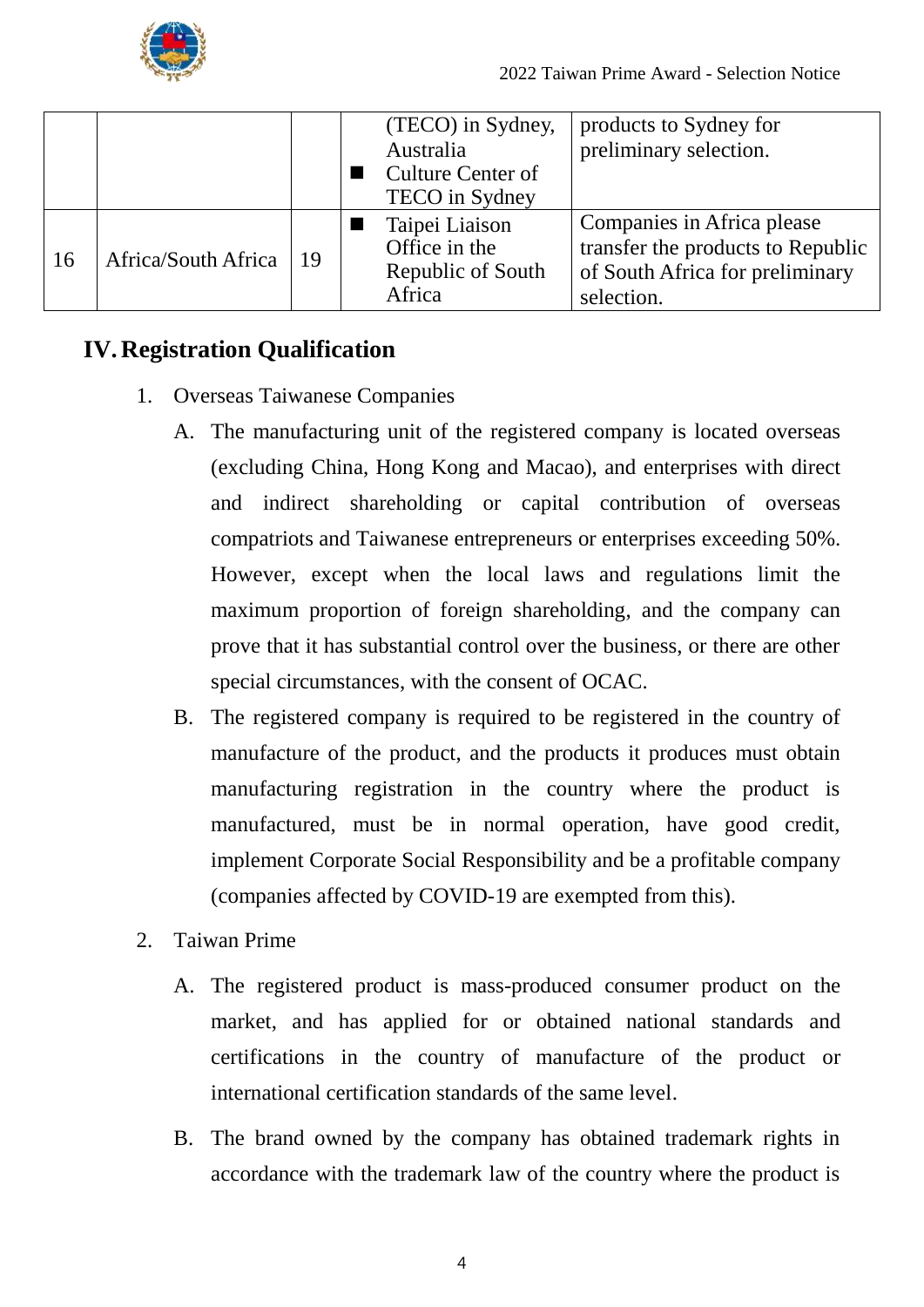

manufactured, or the trademark application is being applied for.

- C. The same type of products of the winning companies in 2021 shall not be registered again.
- D. Category:
	- (1) Electronics, Electrical Appliances, Communication Products, and Parts
	- (2) Fashion, Life and Cultural Creative Goods
	- (3) Leisure, Education and Sporting Goods
- E. In the above categories of products, the same company only submit 1 product for per each category.

#### <span id="page-6-0"></span>**V. Procedure of Registration**

1. Registration Deadline

Until 23:59 (Taipei GMT+8:00), May 31, 2022.

2. Application fee

Each piece is limited to a maximum of USD 100, equivalent to local currency.

3. How to apply

To enter the online registration system (www.taiwanprime.org) for 2022 Taiwan Prime Award, please register the registered enterprise information before logging in, register product information, and upload written information, product information and Content Description of Product Selection Items. Online applications only accepted, paper documents not accepted.

A. Fill out the company information form

First, please set up an ID and password, and select "participation country", "participation region", then fill in the basic information of the company, click register to complete.

B. Fill out the product information form

Please select "Product Category", then fill in "Product Name", "Product Launch Year", "Product Characteristic", "Reference Marketing Price", "Product Size", "Product Weight" , Electricity Demand", and upload product images, then click "Add".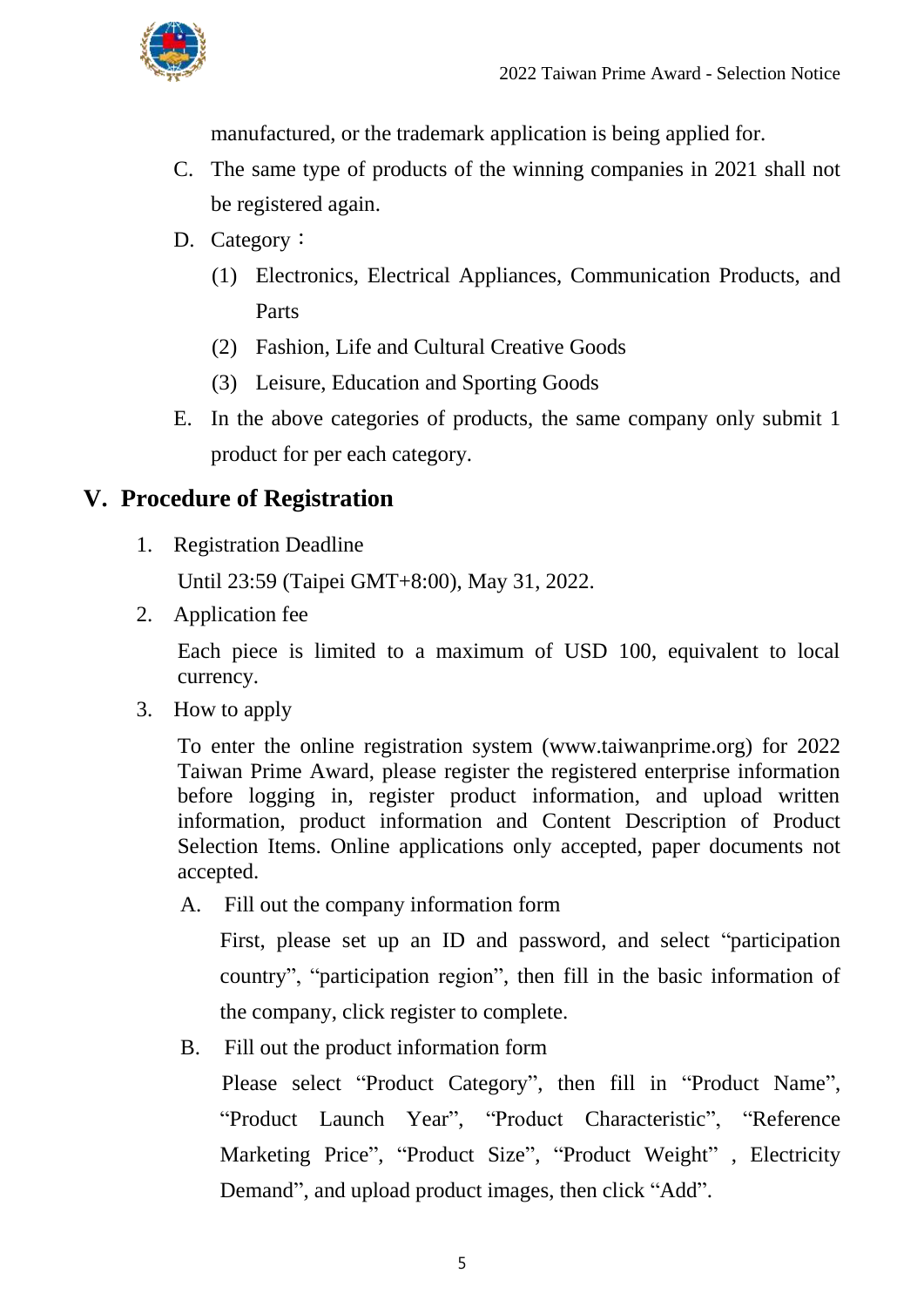

- C. Fill out the product selection item content description form As "the subject of selection items" and briefly describe each of them, also supporting documents can be supplemented. (Fill in one form for each registered product)
- D. Upload written information
	- (1) Application qualification documents (or relevant supporting documents)
		- a. Certificate of the company's direct and indirect shareholding or capital contribution ratio
		- b. Certificate of company establishment registration
		- c. Certificate of product manufacturing registration
		- d. Overseas Taiwanese identity certificate or other supporting information
		- e. Application for product national standards, certification or equivalent international certification standards of products or certificate.
		- f. Acquisition of product trademark or proof of application for trademark
	- (2) Product certification, patents, awards and other supporting documents, in order for scoring.
	- (3) Others

Please download the registration affidavit, complete signing and clicking of the content, and then send back online after finishing.

- 4. Contact
	- Researcher Chang, t.  $+886.2.77074883$
	- Researcher Chou, t.  $+886.2.77074882$
	- **LINE:** @taiwanprime E-Mail: [taiwanprime@cdri.org.tw](mailto:taiwanprime@cdri.org.tw) Website: [www.taiwanprime.org](http://www.taiwanprime.org/)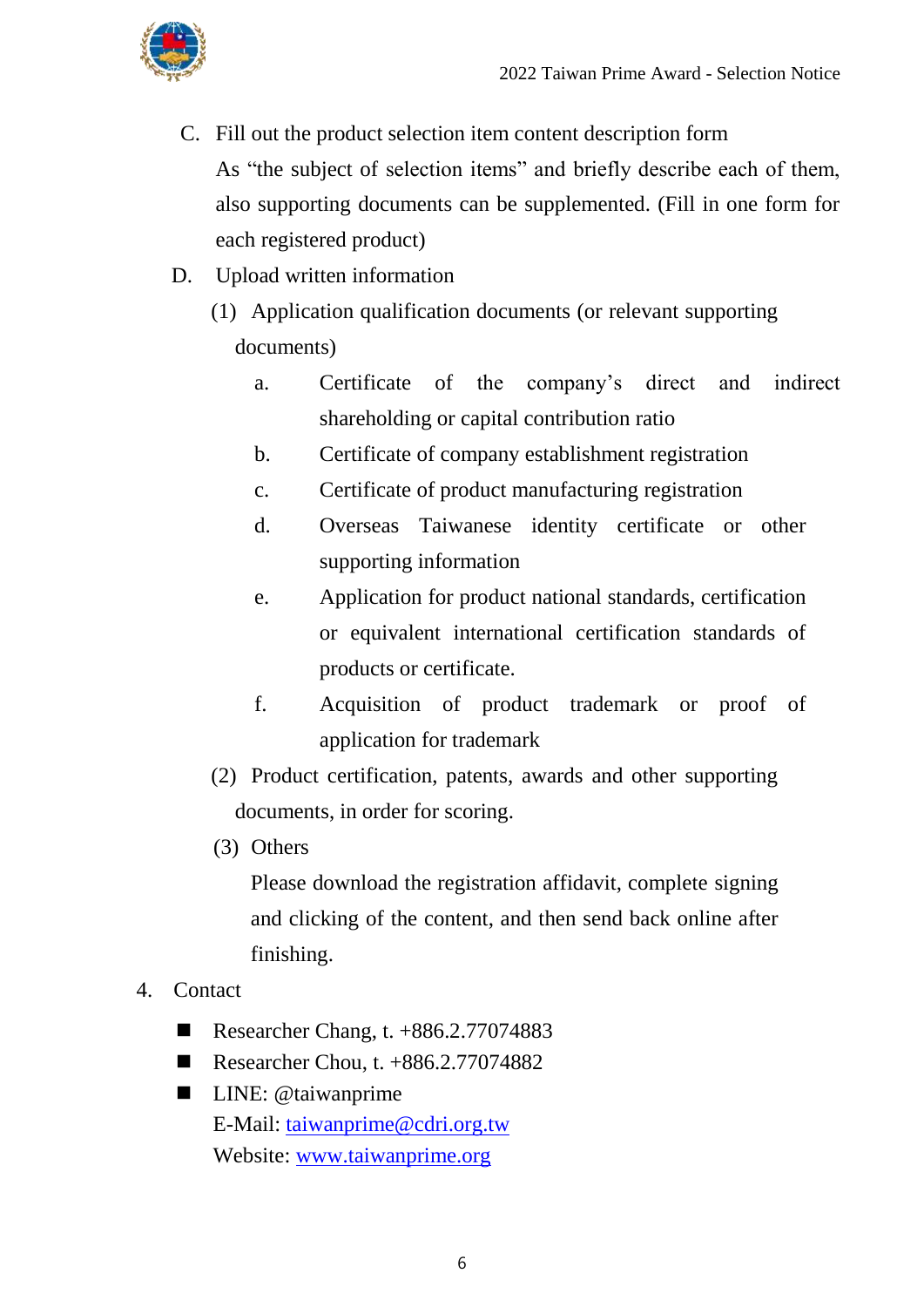

#### <span id="page-8-0"></span>**VI. Selection Procedure**

- 1. Preliminary Selection
	- A. Written information review

For the content description form of product selection items and product related supporting documents submitted by the registered company, the Overseas Preliminary Selection Review Committee will review and score based on the four selection items of "Research and Development", "Design", "Quality" and "Marketing", while "The link with Taiwan" will be a bonus item.

B. Product evaluation

The overseas preliminary selection unit will notify the registered company to send the registered product (physical finished product) to the designated place at the appointed time. Review committee may request the company to demonstrate on-site operation or give a briefing if necessary. All registered items must be submitted as actual products for evaluation, except for special circumstances (such as the impact of COVID-19 and other force majeure factors) or all types of items with a base area exceeding 200 cm x 150 cm. These items can be displayed via video or other alternative methods with the approval of the overseas preliminary election unit.

C. Review Committee

The overseas preliminary selection unit invites representatives of various local chambers of commerce, and economic division and overseas compatriot affairs divisions of ROC missions, TAITRA staff, scholars and experts to form an overseas preliminary selection review committee of 9 or more members In principle, the overseas primary selection review committee invites the representative (or director) of the local ROC mission to serve as the chairman, and selects the shortlisted "Taiwan Prime" products

D. The maximum numbers of products for Taiwan Prime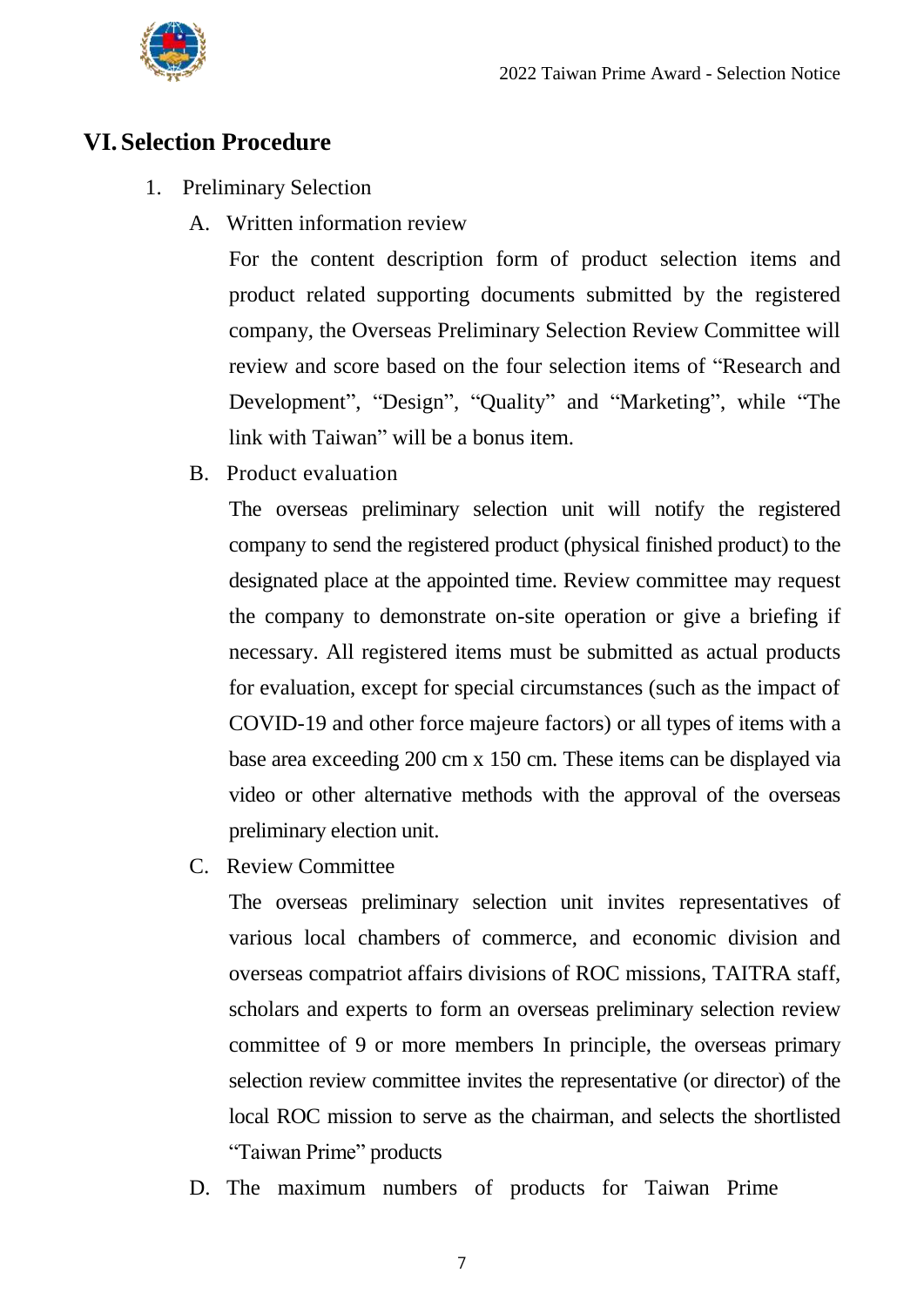

submitted by each overseas preliminary region is 5 pieces.

- 2. Final Selection
	- A. Written information review
		- (1) Within the time limit of the notice by the executive unit, the shortlisted company of "Taiwan Prime Award" shall hand in a 5 minute film for introduction, including the company profile, product introduction and award-winning achievements, etc.; and the film should be accompanied by Mandarin narration or Mandarin subtitles to facilitate the written review operation.
		- (2) The representatives of the OCAC and the Review Committee of Taiwan Prime and the representatives of the executive units shall review the information provided by the shortlisted companies in "Taiwan Prime Award", and provide written review opinions to the shortlisted companies and request reply in a limited time, in order to facilitate the comprehensive assessment and recommend of The Final Selection for 30 elites.
	- B. Product evaluation
		- (1) The executive unit will notify the overseas preliminary selection unit to send the physical products of the shortlist that have entered the final selection to the designated place for evaluation within the specified time, except in special circumstances (such as the impact of COVID-19 and other force majeure factors) or all types of items with a base area exceeding 200 cm x 150 cm. These items will be able to be displayed via video or other alternative methods with the approval of the overseas preliminary election unit.
		- (2) The executive unit shall compile all the written review materials and the review opinions of the overseas preliminary selection unit, then provide the Taiwan final selection committee for reference.
		- (3) The executive unit will provide the reference by the overseas preliminary selection committee and the Taiwan final selection unit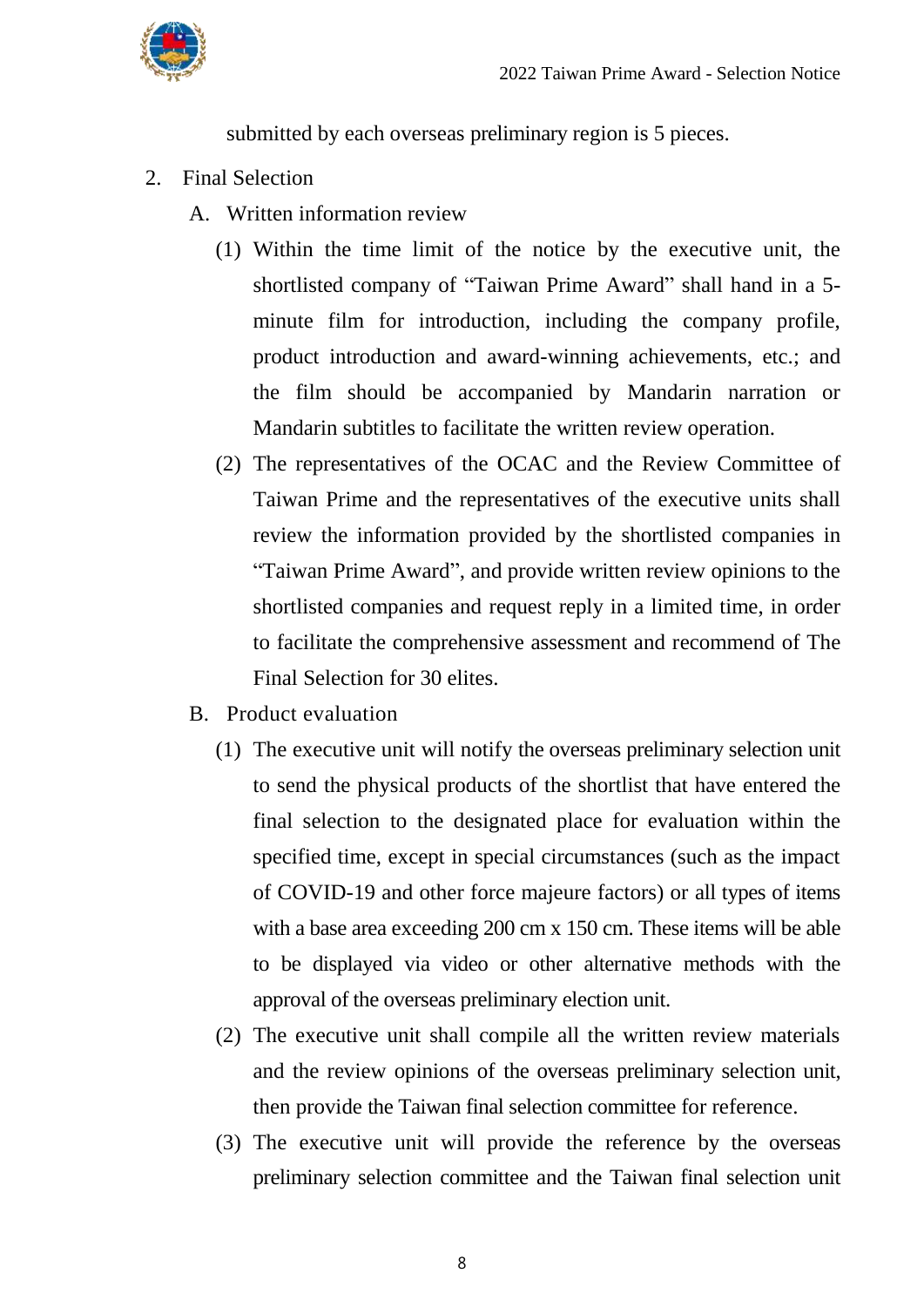

with the general opinions on the advantages and suggestions for improvement of the award-winning products to the registered companies.

C. Review committee

The executive unit shall invite the OCAC, Ministry of Economic Affairs, Taiwan External Trade Development Council, representatives of local chambers of commerce, scholars and experts to form a review committee consisting of 9 or more members to conduct the final election.

3. Selection criteria

"Written information evaluation" accounts for 50%, including "Research and Development" for 15%, "Design" for 15%, "Quality" for 10% and "Marketing" for 10%. An additional "The link with Taiwan", will be a bonus item, adding up to 5 points. Product evaluation accounts for another 50%.

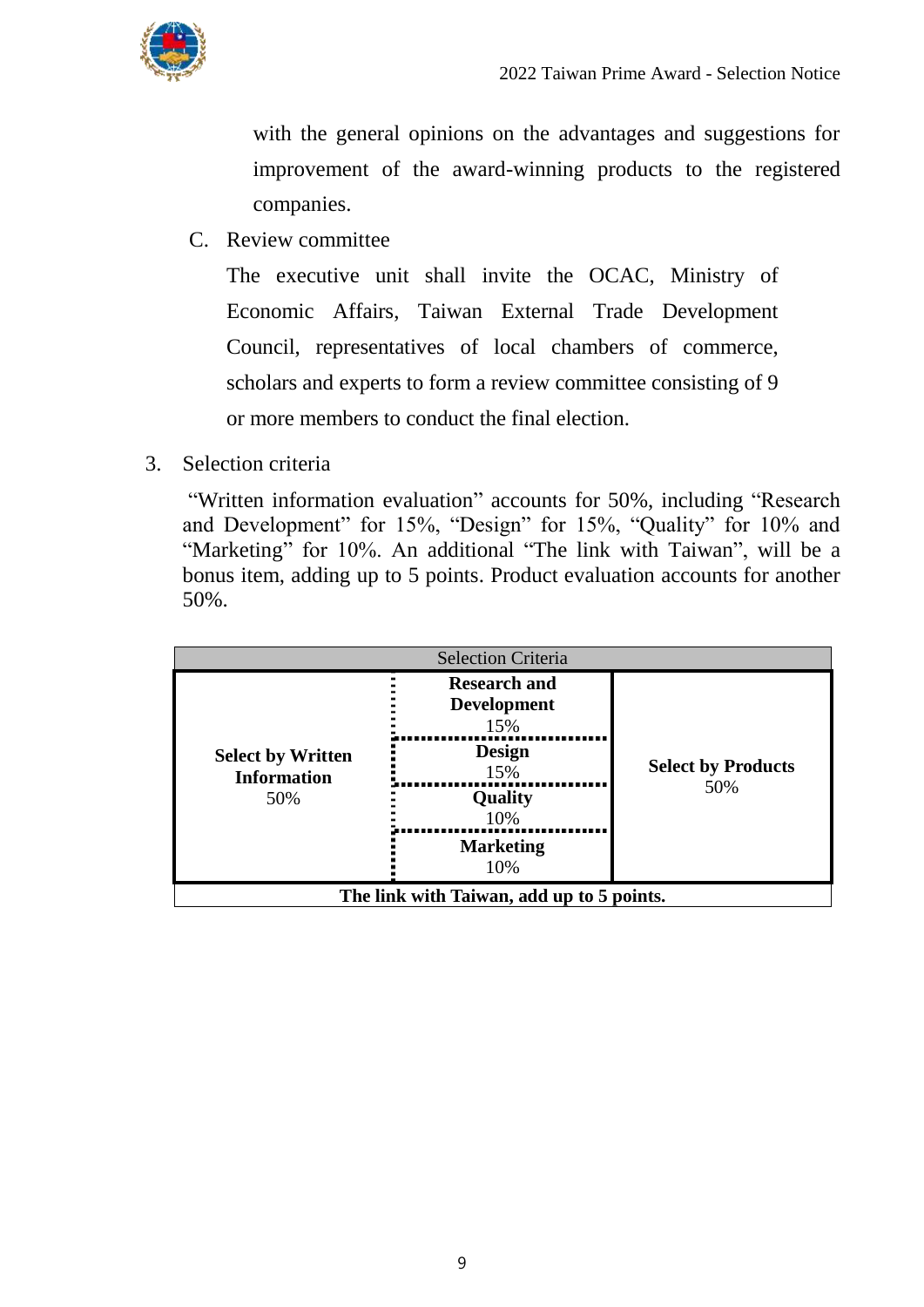

4. Timetable of selection process

|                                  | <b>Selection Process</b>               | <b>Date</b>                         | <b>Note</b>                                                       |
|----------------------------------|----------------------------------------|-------------------------------------|-------------------------------------------------------------------|
| The Deadline of Online           |                                        | 31 May, 2022                        | The registration deadline is                                      |
| Registration                     |                                        |                                     | 31 May, 2022.                                                     |
|                                  | The Deadline of Correcting             | From 1 June to 10 June,             | The correction deadline is                                        |
| <b>Written Information</b>       |                                        | 2022                                | 10 June, 2022.                                                    |
|                                  | Selection by<br>Written<br>Information |                                     |                                                                   |
| Overseas                         | Selection by                           |                                     |                                                                   |
| Preliminary                      | Products                               | 15 July, 2022                       | 6. Selection Procedure                                            |
| Selection                        | A. Products                            |                                     |                                                                   |
|                                  | Delivery                               |                                     |                                                                   |
|                                  | <b>B.</b> Products                     |                                     |                                                                   |
|                                  | Evaluation                             |                                     |                                                                   |
|                                  | Announcement of shortlist              | 29 July, 2022                       | Shortlist will be announced<br>after the confirmation of<br>OCAC. |
|                                  | Selection by<br>Written<br>Information | From 1 August to<br>12 August, 2022 |                                                                   |
|                                  | Selection by                           |                                     |                                                                   |
| Final<br>Selection               | Products                               |                                     | 6. Selection Procedure                                            |
|                                  | A. Products                            | 31 August, 2022                     |                                                                   |
|                                  | Delivery                               |                                     |                                                                   |
|                                  | <b>B.</b> Products                     |                                     |                                                                   |
|                                  | Evaluation                             |                                     |                                                                   |
| Announcement of Taiwan           |                                        |                                     |                                                                   |
| Prime Golden Quality Award       |                                        | 12 September, 2022                  |                                                                   |
| and Silver Quality Award         |                                        |                                     |                                                                   |
| <b>Award and Praise Ceremony</b> |                                        | 30 November, 2022                   |                                                                   |

※ Precise dates are subject to notification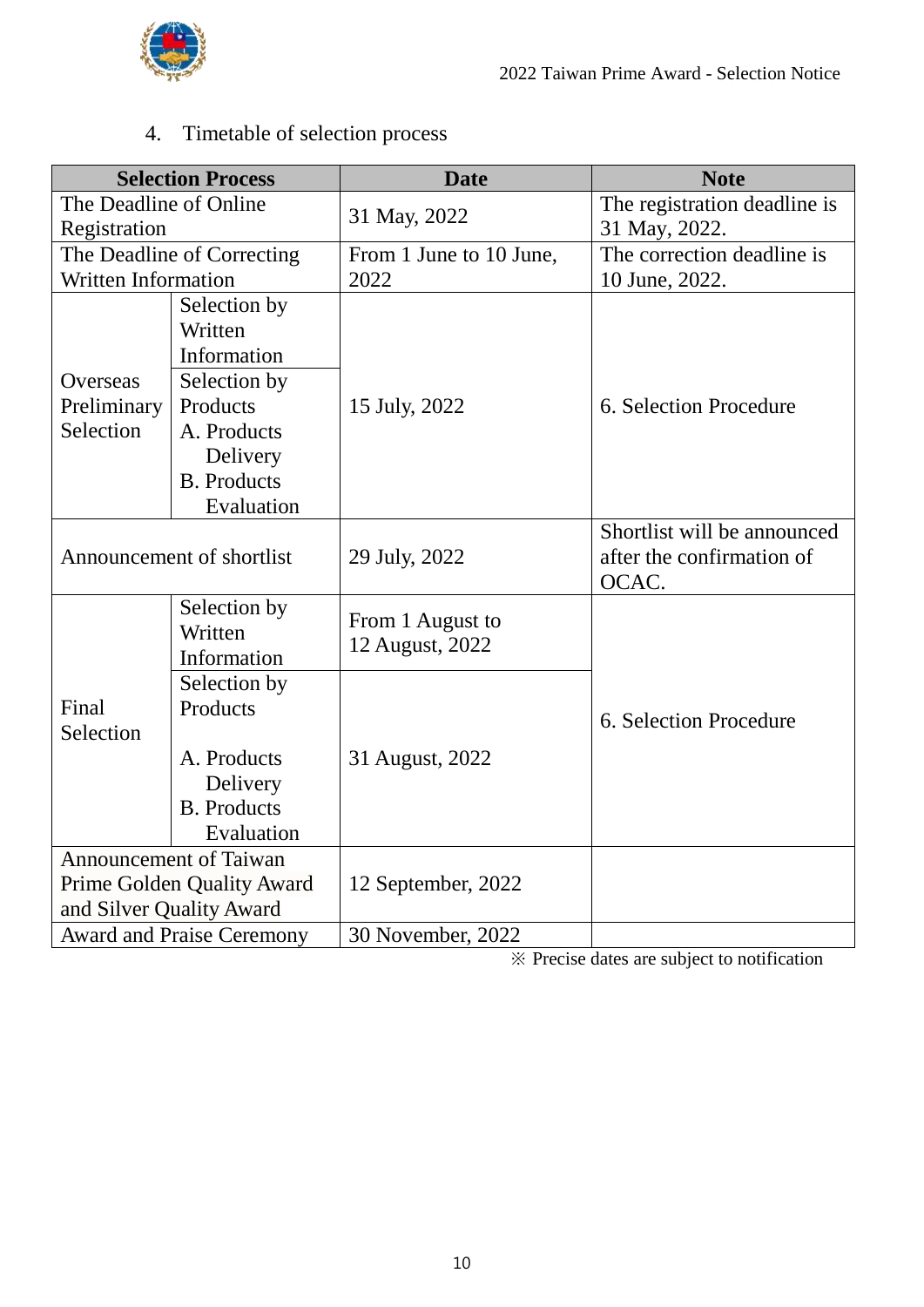

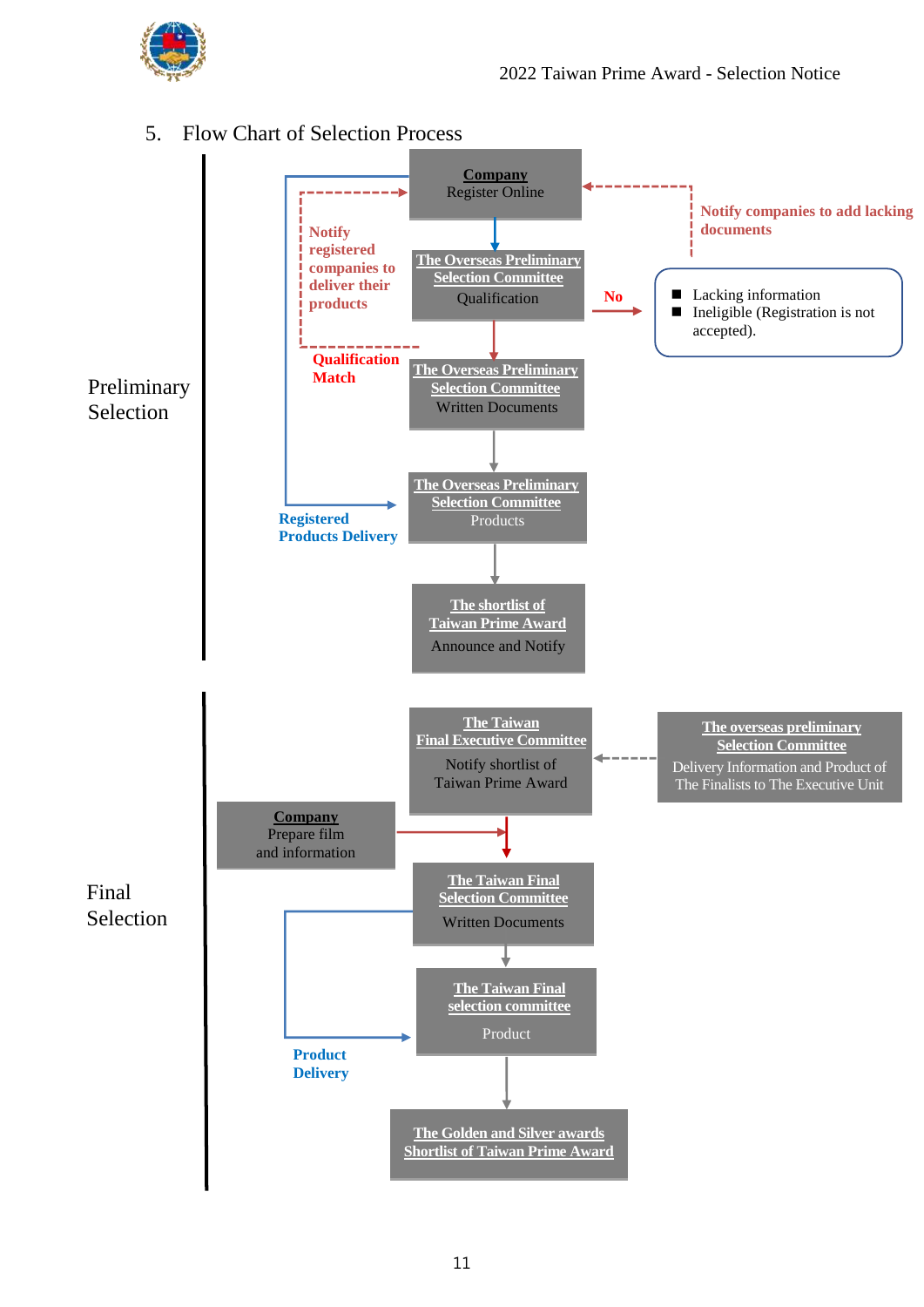

#### <span id="page-13-0"></span>**VII. The reward**

- 1. For the finalists of the "Taiwan Prime Award", each one will be issued a certification.
- 2. The maximum numbers of Golden Award for "Taiwan Prime Award" will be 10 pieces., If products that do not reach the Golden Award standard, the award will not be awarded; the maximum numbers of golden and Silver Award will be 20 products, and each product will be awarded with a trophy and a certification, and is able to receive counseling and promotion services.

#### <span id="page-13-1"></span>**VIII.Counselling and Promotion**

The OCAC will handle public awards activities, award certifications, trophies and certificates of merit, and set up a special area on the homepage of the OCAC official website to utilize resources such as Facebook, OCAC News, YouTube and various activities to assist in the broadcast of various award-winning product films and widely promote them domestic and abroad. In addition to the possibility of receiving relevant information published by Taiwan-friendly Mandarin media, each award-winning product may also obtain various counseling and promotion services:

- 1. The project of the Overseas Credit Guarantee Fund will provide a guarantee for loan up to 70% of the funds required for the promotion plan, the maximum budget is US\$2 million per case, and the guaranteed percentage (50% to 80%) will be approved case-by-case.
- 2. Well-known accounting firms in Taiwan will provide audit, taxation, financial and other related consulting services, with 5 hours for golden award winners and 2 hours for silver award winners.
- 3. TAITRA will provide award-winning companies with free brand coaching course resources.
- 4. Innovative Counseling and Promotion A. Online digital curation: Different from traditional physical exhibitions, the "Digital Pavilion of Taiwan Prime" will be a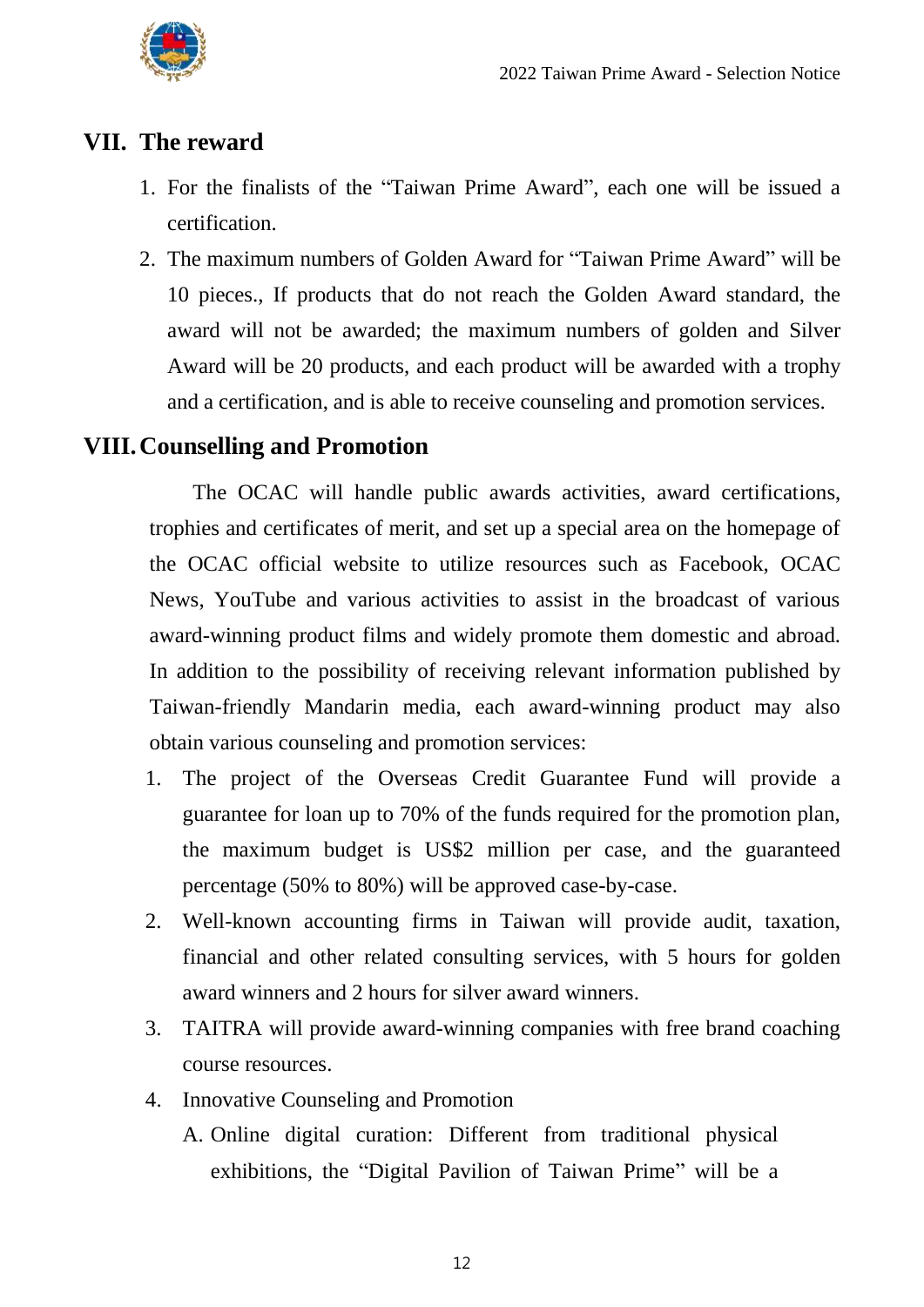

virtual exhibition room, presenting brand and product characteristics through life situations and application scene, and creating immersive experience situations.

- B. Digital community marketing: According to the product characteristics of overseas Taiwan companies, carrying out digital advertising to improve brand and product awareness.
- C. E-commerce transformation consultant: For e-commerce platforms and brand operations, plan advanced courses such as membership management, and provide 4 hours for Golden Award winners and 2 hours for Silver Award winners.

#### <span id="page-14-0"></span>**IX. Notice**

- 1. The company's registered products and attached information shall bear all legal responsibilities if they are false, untrue or infringe on the intellectual property rights of others such as trademarks, patents, and copyrights.
- 2. The winner must uphold the principle of good faith to provide correct information, if there is a false situation, or copying and counterfeiting, in addition to the disqualification of the winning manufacturer, government funding shall be recovered, and compensation for damages may be requested.
- 3. All application materials will be destroyed after the selection results are announced and will not be returned to the company.
- 4. The guiding unit reserves the right to adjust the content of the selection instructions according to the situation; the executive unit shall make a public announcement at any time after revision, and if there is any doubt, the executive unit has the right of interpretation.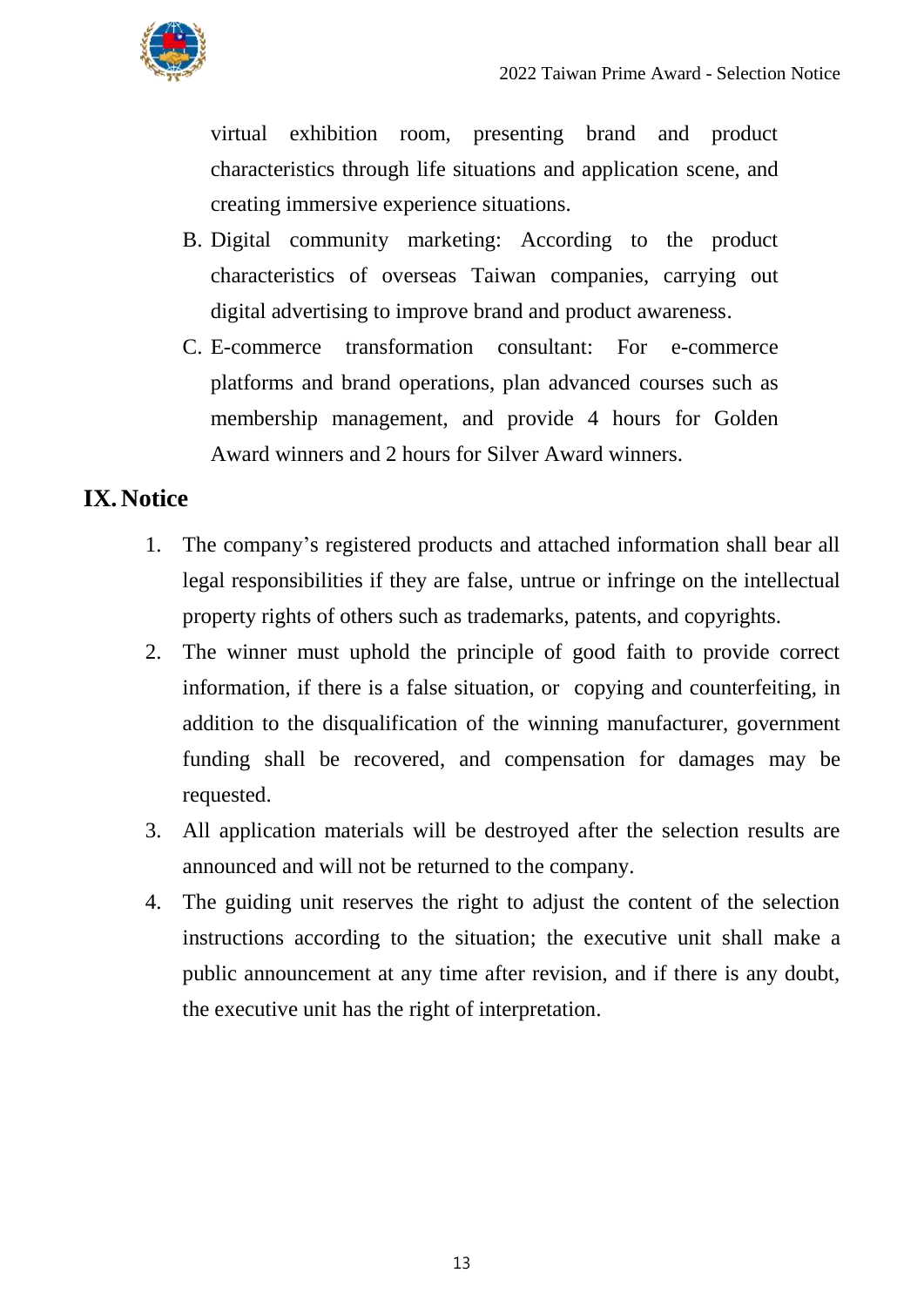

#### <span id="page-15-0"></span>**Attachment 1. Scoring Item Description**

Please briefly describe each item, it can be omitted if there's no description. Supporting documents can be supplemented.

- I. Research and Development
	- 1. The strategies of research and development is to enhance the uniqueness of the product and market competitiveness.
		- A. In addition to the appearance design of the product, the innovation and value of its core research and development technology should also be the focus.
		- B. The specifications and main technical features of the product compared with the advantages and disadvantages of the same type of products on the market.
		- C. The estimated (or actual) annual sales of the product as a percentage of total annual sales.
		- D. The expenses of research and development as a percentage of the company's revenue.
	- 2. The complete capability layout of core research and development
		- A. The quantitative description of the company's organization, funds, equipment and human resources for investing in research and development.
		- B. Please represent the total person-year research and development experience value of the product research and development team in terms of seniority and performance.
		- C. The research and development department has sufficient verification equipment to ensure the research and development quality of the product. Please represent it in a list.
		- D. The research and development department has constructed a set of risk assessment processes and systems for a series of new products and new processes related to the future of the product.
	- 3. Intellectual property management system and effectiveness
		- A. Construct a complete management system for intellectual property.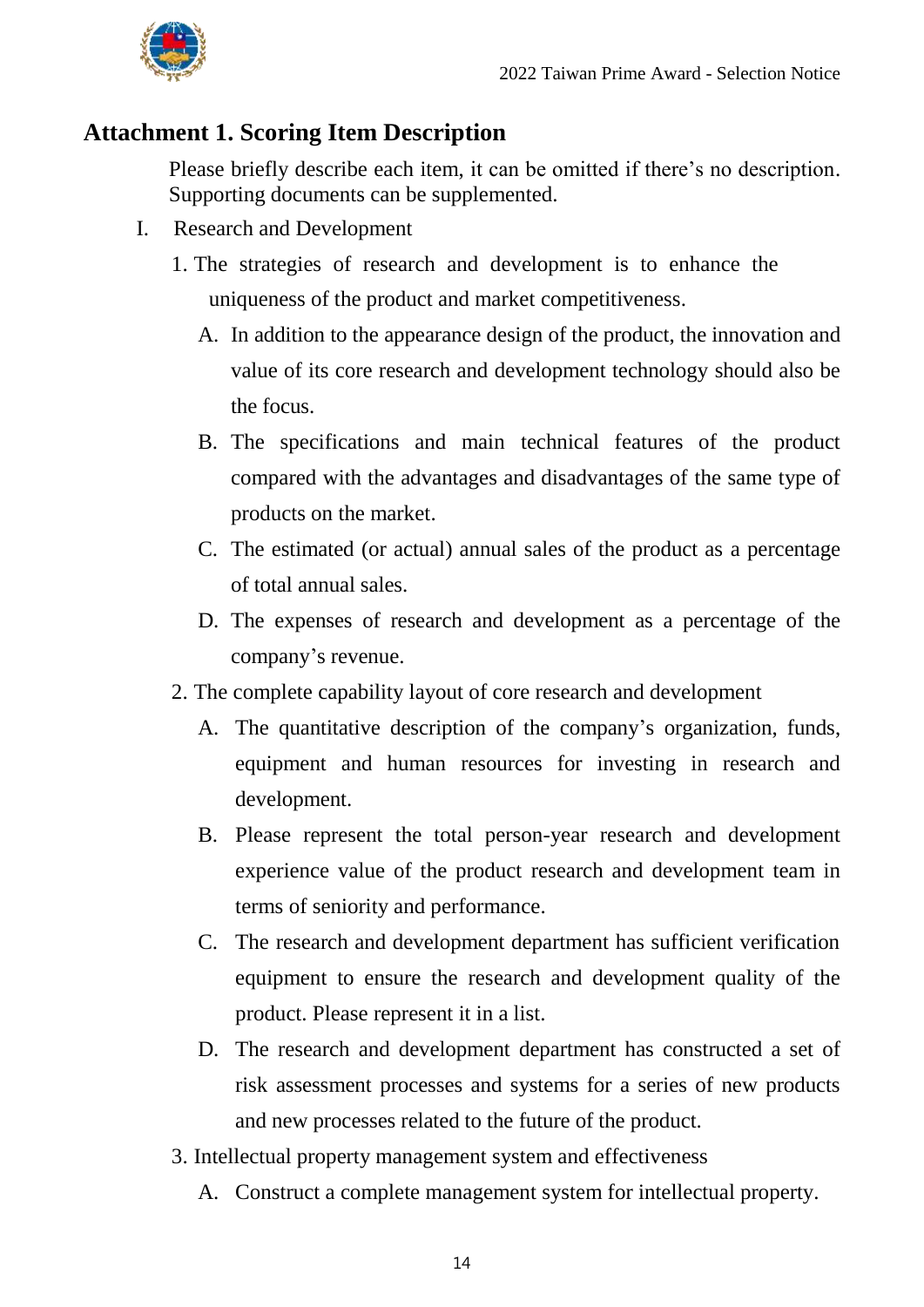

- B. The product has obtained the type of product patent, numbers and layout.
- C. Human-factors engineering should be taken into account regarding the use and operation of this product.
- D. The product is safe during the operations.
- E. The convenience of operation of the product.
- F. The product's design for information security.
- G. The product protection of personal data.
- 4. The product is innovative in its process and takes environmental protection, green energy and sustainable recycling processes into account.
	- A. Innovative specific measures in the manufacturing process.
	- B. The technical functions and processes of the product consider environmental protection and green technology characteristics.
	- C. The product has a specific measure to reduce negative environmental impacts and promote the sustainable operation of the organization, and its specific measures.
	- D. Meet with ESG business strategy and specific implementation methods and results and provide relevant certification information (such as ISO14001, ISO50001, ISO14064, ISO45001 and other certifications)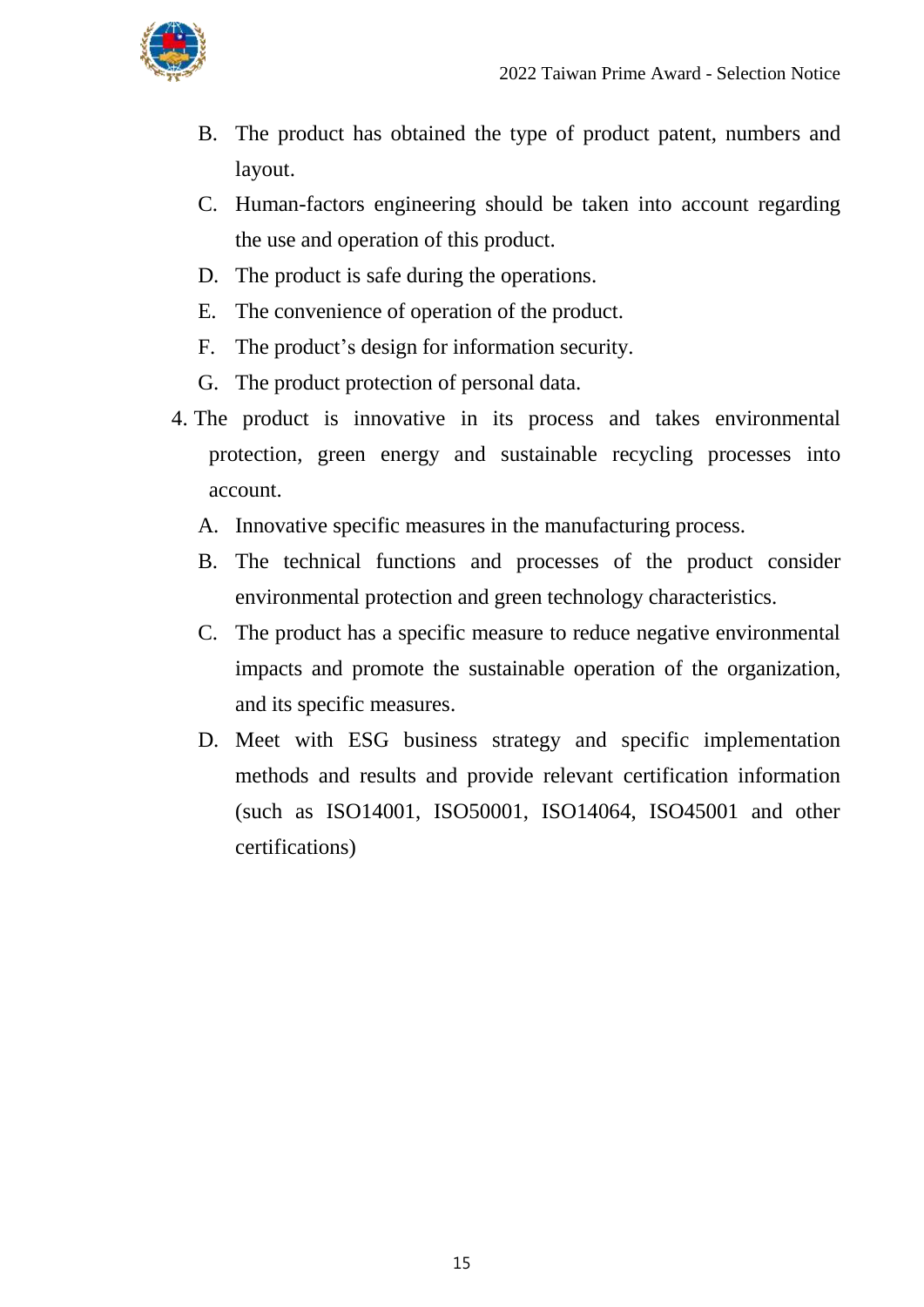

#### II. Design

- 1. With appropriate features to meet the needs of users in the target market.
- 2. It is convenient, comfortable and safe to use, in line with the consideration of humanization and good user experience.
- 3. Exquisite engineering, excellent product performance or originality.
- 4. The exquisite and beautiful shape, pleasing to the eye and impressive.
- 5. Takes environmentally sustainable design into account and meets the international environmental protection norms.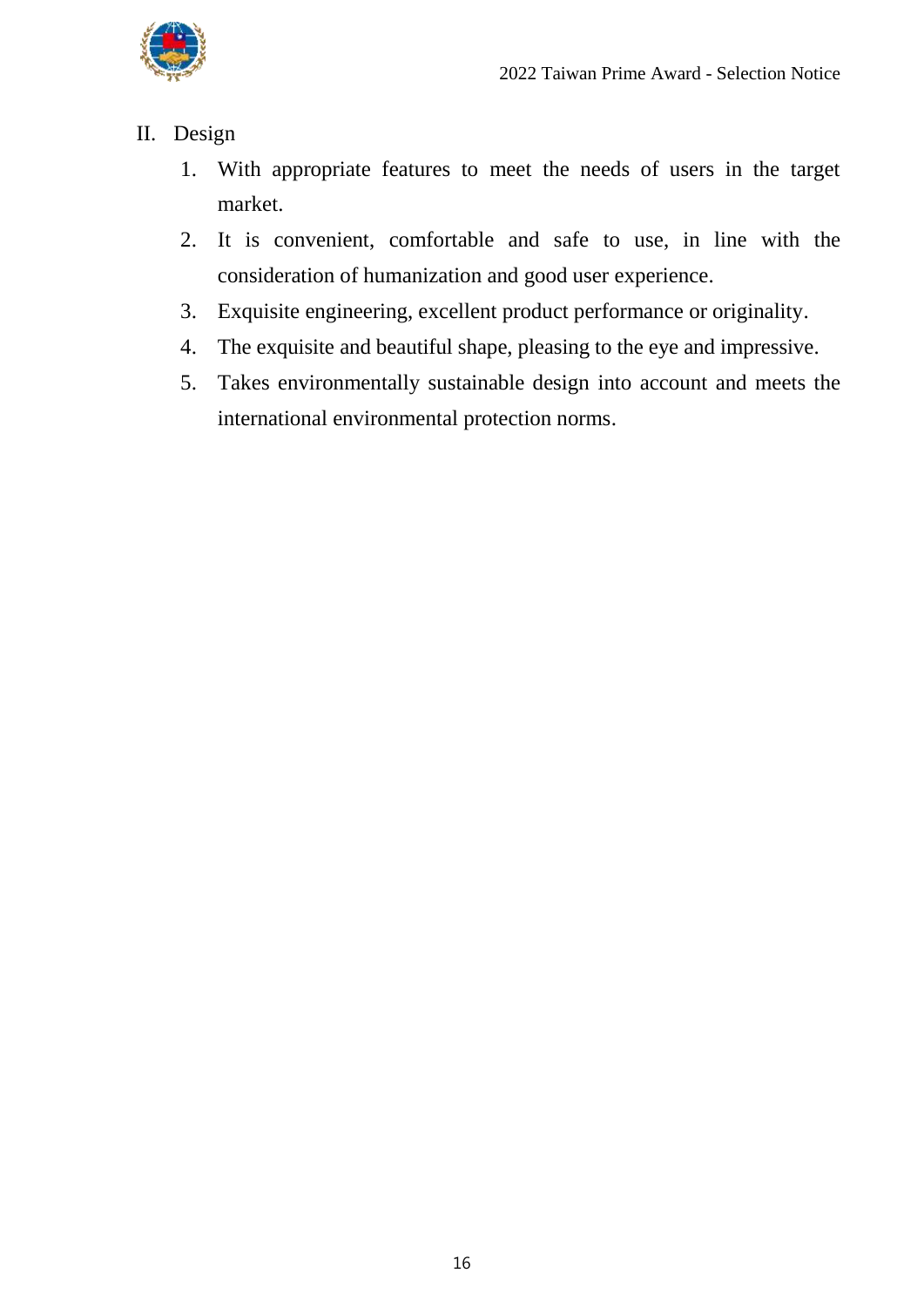

#### III. Quality

- 1. Product has attractive and innovative quality to meet the potential needs of customers
	- A. The quality of product is excellent and can satisfy the needs and expectations of the target customers.
	- B. The product has attractive elements to satisfy existing customers and even attract new ones.
	- C. The product has innovative elements to satisfy the potential and unmet needs of the customers.
	- D. Compared with similar products, the attractive and innovative elements of this product are differentiated and unique.
	- E. Product-related certification information, e.g., demand-side analysis, market-side analysis data, regulations/product international specifications, specifications, prototype, usability analysis and others, information files can be provided as attachments.
- 2. Product quality is strictly controlled during the design and manufacturing process
	- A. Product is rigorously reviewed during development and actually executed to ensure that product quality is effectively controlled during production.
	- B. When the product is in production, the production plant has established a complete and effective process quality control system and executed it properly.
	- C. The product has good product yield rate and process capability when it is produced.
	- D. The company has established product lifetime management (PLM) and it is operational.
	- E. Product-related certification information (e.g., quality management program SOP, quality control analysis, functional verification, reliability verification analysis (environmental testing), production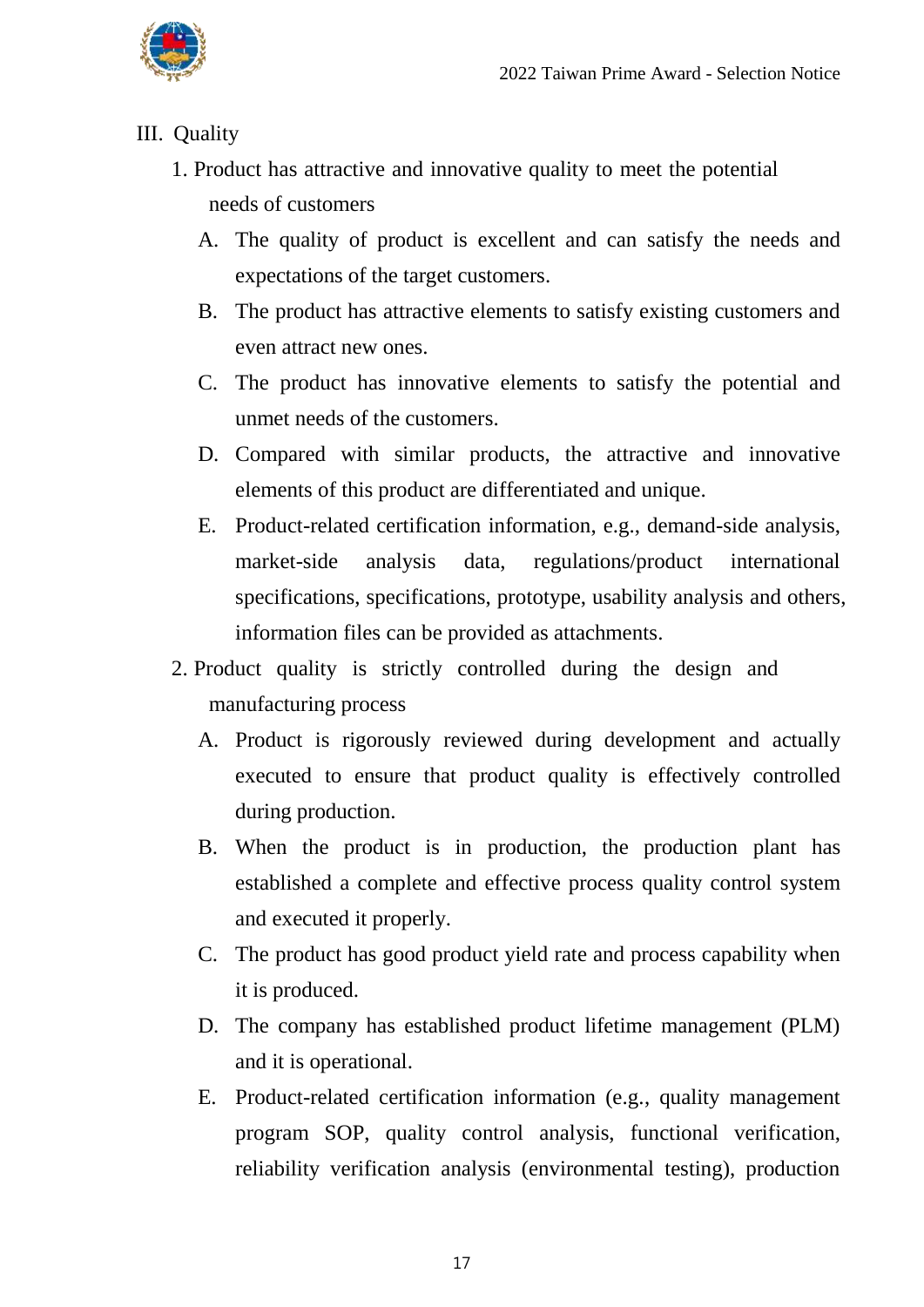

yield rate, after-sales service system and others, information files can be provided as attachments.)

- 3. The company (or original equipment manufacturer) has obtained the standard verification of international quality management system or other related international management systems, and executed it properly
	- A. The company (or original equipment manufacturer) has established quality standards and management systems, and implemented it properly.
	- B. The company (or original equipment manufacturer) has obtained the standard certified by the ISO 9001 international quality management system or other related international management system, and implemented it properly.
	- C. The relevant international management system standards implemented by the company (or original equipment manufacturer) undergoes regular audits by the verification company, and the shortcomings of the audit should be improved immediately.
	- D. The company (or original equipment manufacturer) can conduct performance evaluation for the relevant international management standards they implement.
	- E. Product-related certification information, e.g., nation, region, international certifications, Federal Communications Regulations (CFR Part 47) from FCC US, ISO 9001 Quality Management System, TL9000 Telecom Quality Management System, IECQ Q080000 Toxic Substances Process Management System, and Internal and External Audit Information Description and Others, information files can be provided as attachments.
- 4. The company has implemented total quality management (TQM), that is, customer-oriented management
	- A. The company has established a quality assurance system and can satisfy customers and fulfill product responsibility.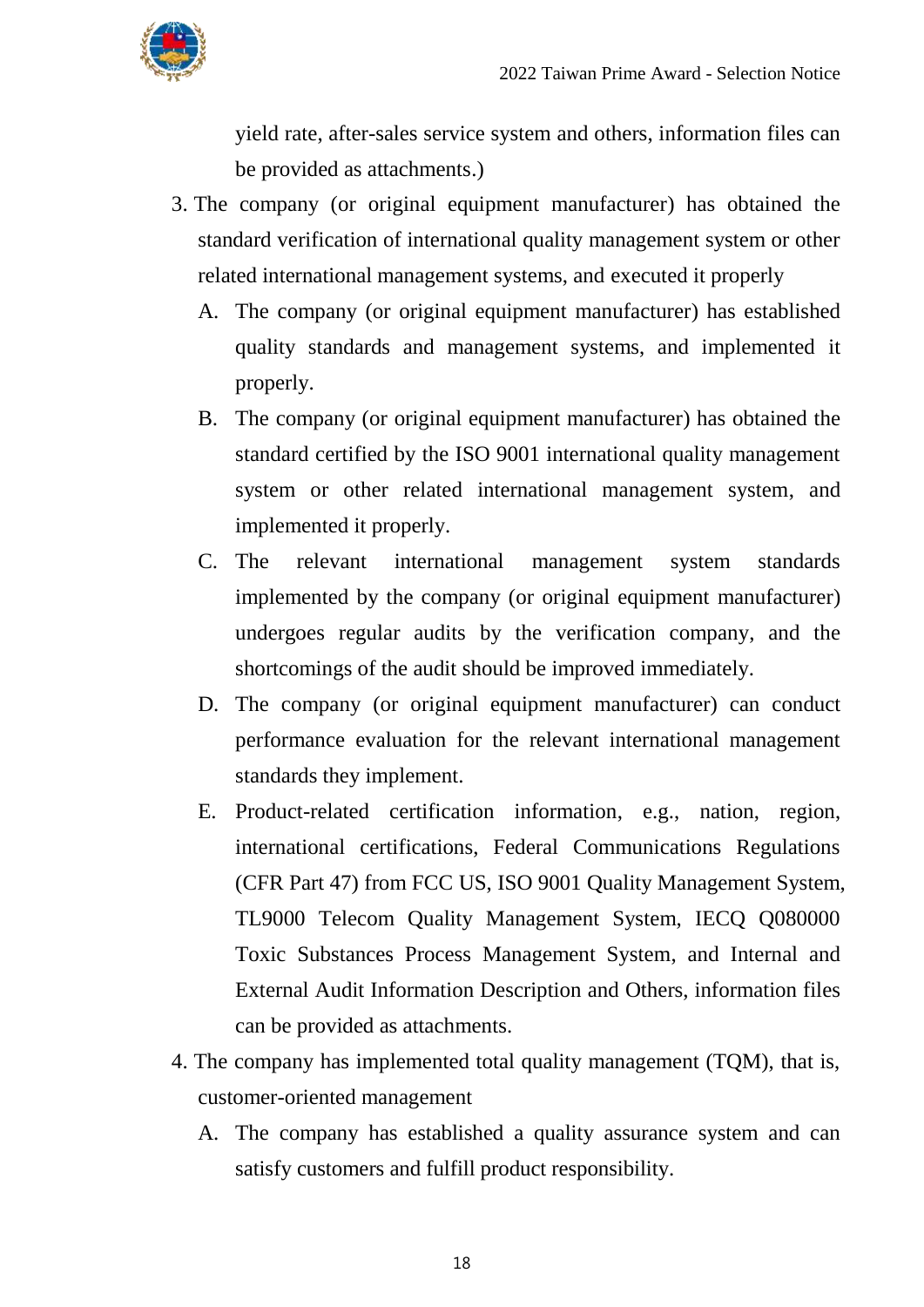

- B. The executives in the company can achieve quality leadership and adherence to quality.
- C. The company has introduced and implemented total quality management and implemented with good results.
- D. The company has achieved comprehensive and continuous improvement of quality control and teamwork for everyone, and has established a good quality culture.
- E. Product-related certification information, e.g., company quality commitment, quality objectives, introduction of quality systems and others, information files can be provided as attachments.
- 5. The company has been able to upgrade to the level of quality management
	- A. The company has a good customer complaint and handling procedure, value customer rights and satisfaction, also conducts customer satisfaction surveys, and will improve based on the results of survey analysis.
	- B. The company has a clear mission and vision, and expands to strategic management, established customer-oriented management system, and business performance management.
	- C. The company has established a customer relationship management system to establish long-term and close relationships with customers in order to pursue customer loyalty.
	- D. The company has fulfilled its social responsibilities, created a gender-friendly workplace, and will satisfy employees and stakeholders, and give back to the society.
	- E. Product-related certification information, e.g., Corporate Social Responsibility (CSR), SWOT analysis, risk assessment, customer satisfaction analysis, recycling and others, information files can be provided as attachments.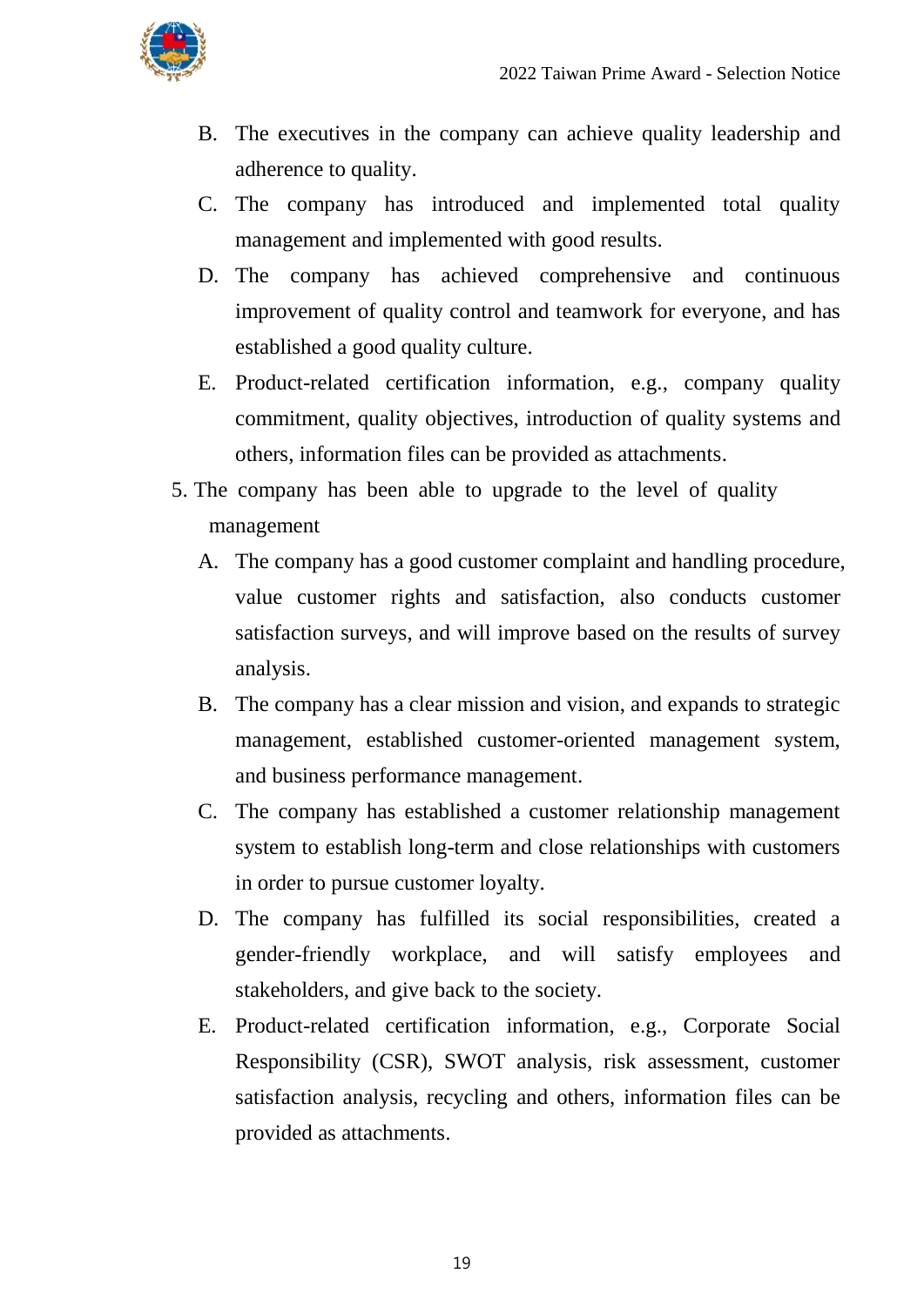

#### IV. Marketing

- 1. Actively promote the core values of the brand and product characteristics, advantages and customer benefit, and has the operations for clear brand and product position.
	- A. The product brand is a self-owned brand and its future goals.
	- B. The brand identity system has been used in conjunction with logos, trademarks, slogans and products, sales, public relations, advertising, etc.
	- C. Market products with green environmental protection as the appeal, in line with the principle of environment friendly, and explain specific implementation measures.
	- D. Take various activities to promote the core values and product characteristics of the brand and to explain their results。
	- E. Whether distributors or retailers have role-playing tasks in promoting the core value of the brand and product characteristics of the brand, and their responsible tasks.
	- F. Effective product segmentation and targets the target market and precise audience that best meets the ability to carry out appropriate positioning strategies.
	- G. Methods to inspire consumers to buy again.
- 2. Establish effective management of domestic and foreign sales channels and brand coaching or marketing communication strategic partners
	- A. The feasibility study of the product for the transnational market includes sufficient investigation and information collection of different distributors in different markets as the basis for channel selection.
	- B. Regularly evaluate the performance of distributors and explain how to evaluate them.
	- C. Regularly hold distributors meetings to publicize the concept or gather consensus.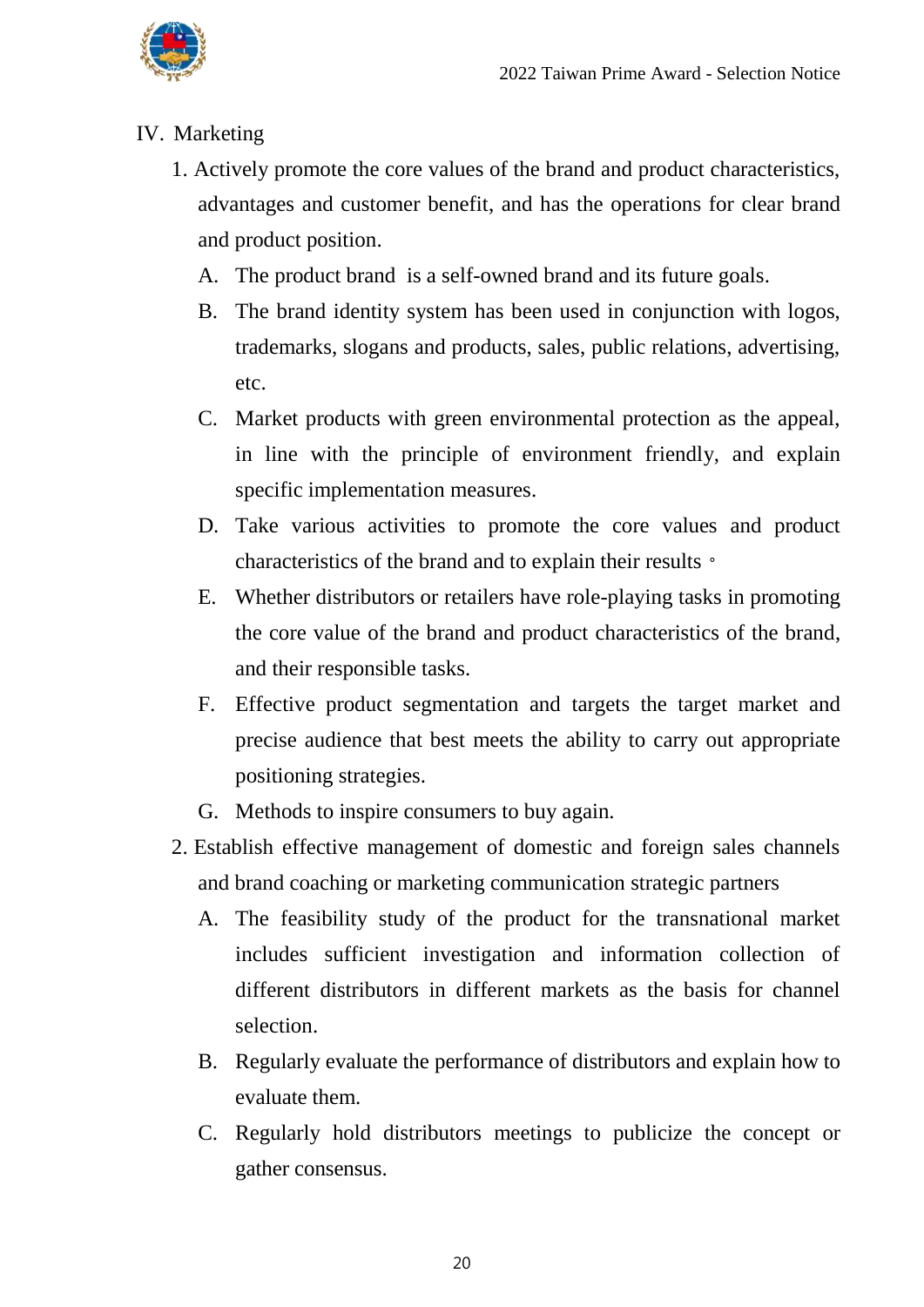

- D. Ensure that distributors agree with marketing strategies and brand concept practices and their effectiveness.
- E. Coordinate sales strategies for products across different channels.
- F. Control and manage different levels of channels (e.g., wholesale, mid-cap, retail) to drive product sales strategies.
- 3. The marketing department regularly collects marketing information on competing products and stakeholder research and investigates customer experience optimization as a basis for improving customer satisfaction.
	- A. Collect information on competing products, market feasibility analysis, target customer insights, and describe their approach.
	- B. Regularly collect which orientation of marketing information and competing product information.
	- C. The relationship between the marketing department and the customer service department in terms of operation and management and the way to solve customer problems.
	- D. Assess potential markets to open up new markets.
	- E. Conduct surveys and establish audit mechanisms for customer service experience and customer satisfaction as the basis for improving customer satisfaction and the company's internal rewards and punishments.
	- F. To assess the quality of service, customer satisfaction and service process provided for customers, please provide specific and objective evidence descriptions.
- 4. The marketing department has established a sound customer service system (including customer complaint handling and maintenance services)
	- A. A mechanism to maintain customer loyalty.
	- B. Planning and mechanism for handling customer complaints.
	- C. The relationship between the marketing department and the maintenance department in terms of operation and management, and explain its coordination work.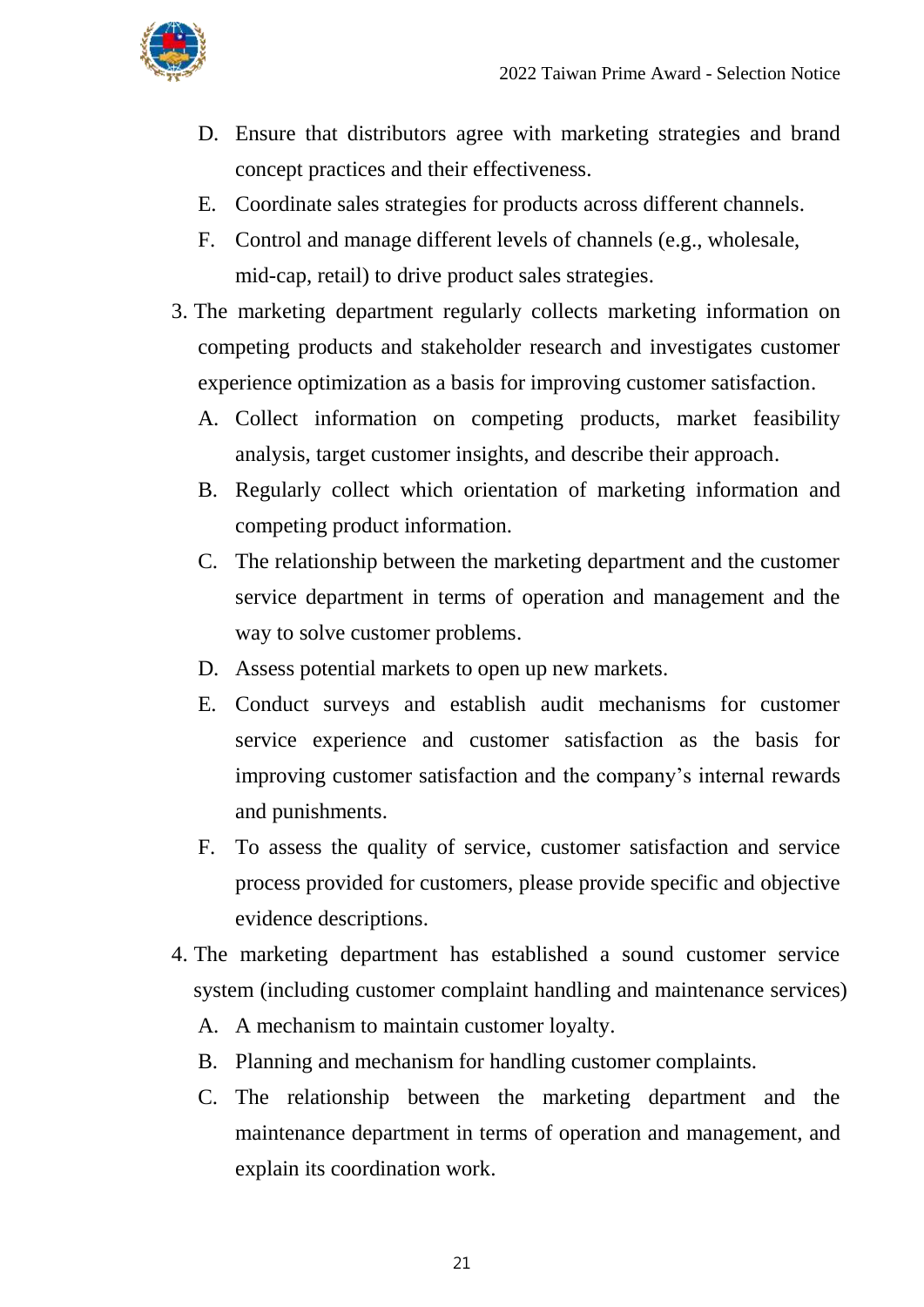

- D. Proceed data-driven management, customer database management and the focus of its management.
- E. Proactively apply to practice member precision marketing and customer database management (CRM).
- 5. Establish specific brand promotion practices and budget promotion and allocate a team of professionals to perform related work
	- A. In line with the trend of digital transformation, promote the marketing and use of media communication strategies and strategic plans for corporate media content used by self-owned brands.
	- B. The ratio of annual investment in branding and marketing communications to operating income.
	- C. A special unit has been set up to formulate brand promotion strategies, operational plans and mechanisms.
	- D. The hierarchy of people involved in brand strategy.
	- E. The awards the brand has won and the number of countries in which the brand has landed.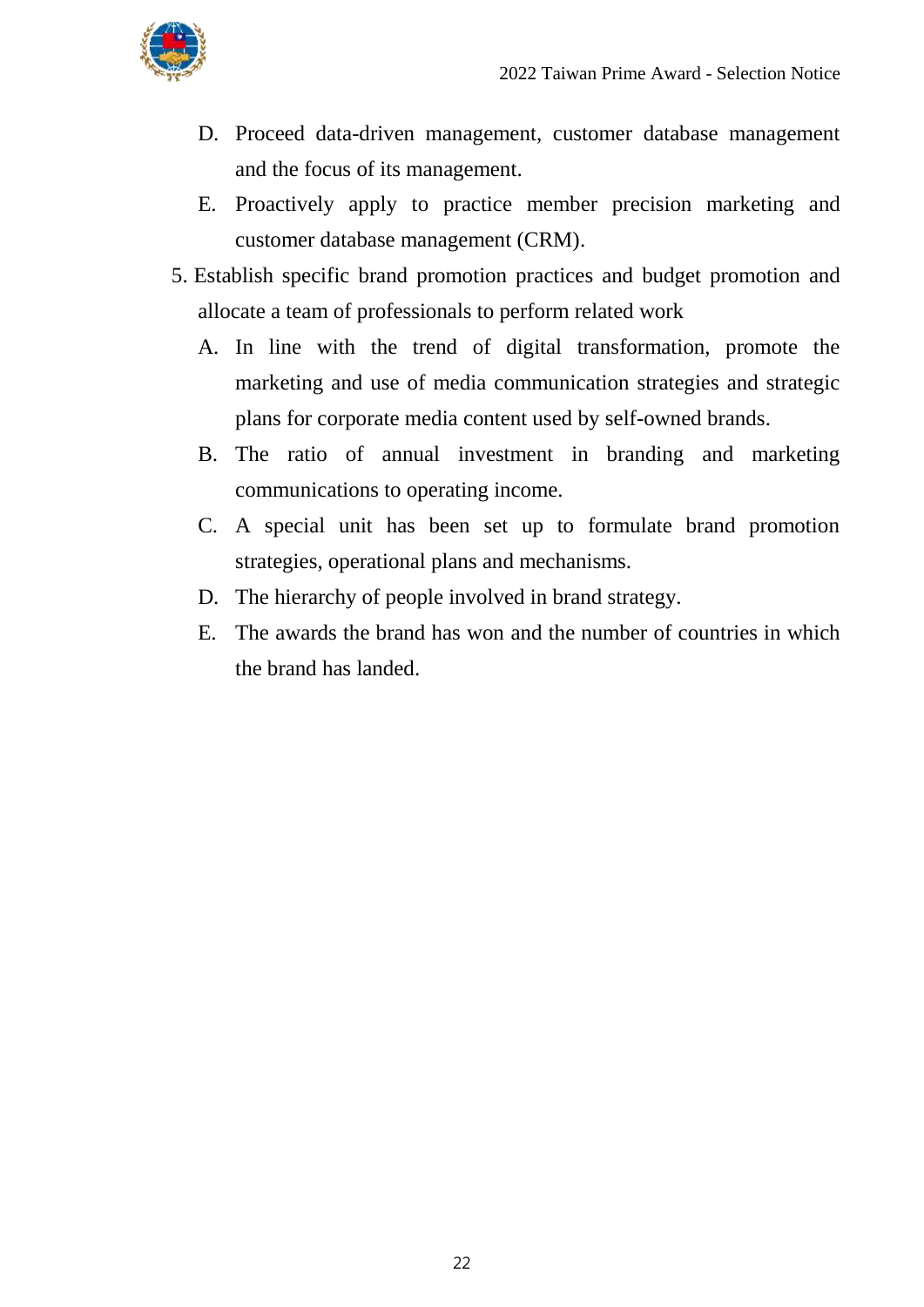

※The link with Taiwan

- 1. Whether the partial equipment of the registered product is acquired or manufactured in Taiwan.
- 2. Whether the registered product is available in the Taiwan market.
- 3. Whether the registered product design or brand image has Taiwanese imagery or elements.
- 4. Whether the marketing of the registered product emphasizes Taiwanese advantages.
- 5. Whether the registered product has cooperation with Taiwanese manufacturers for marketing promotion.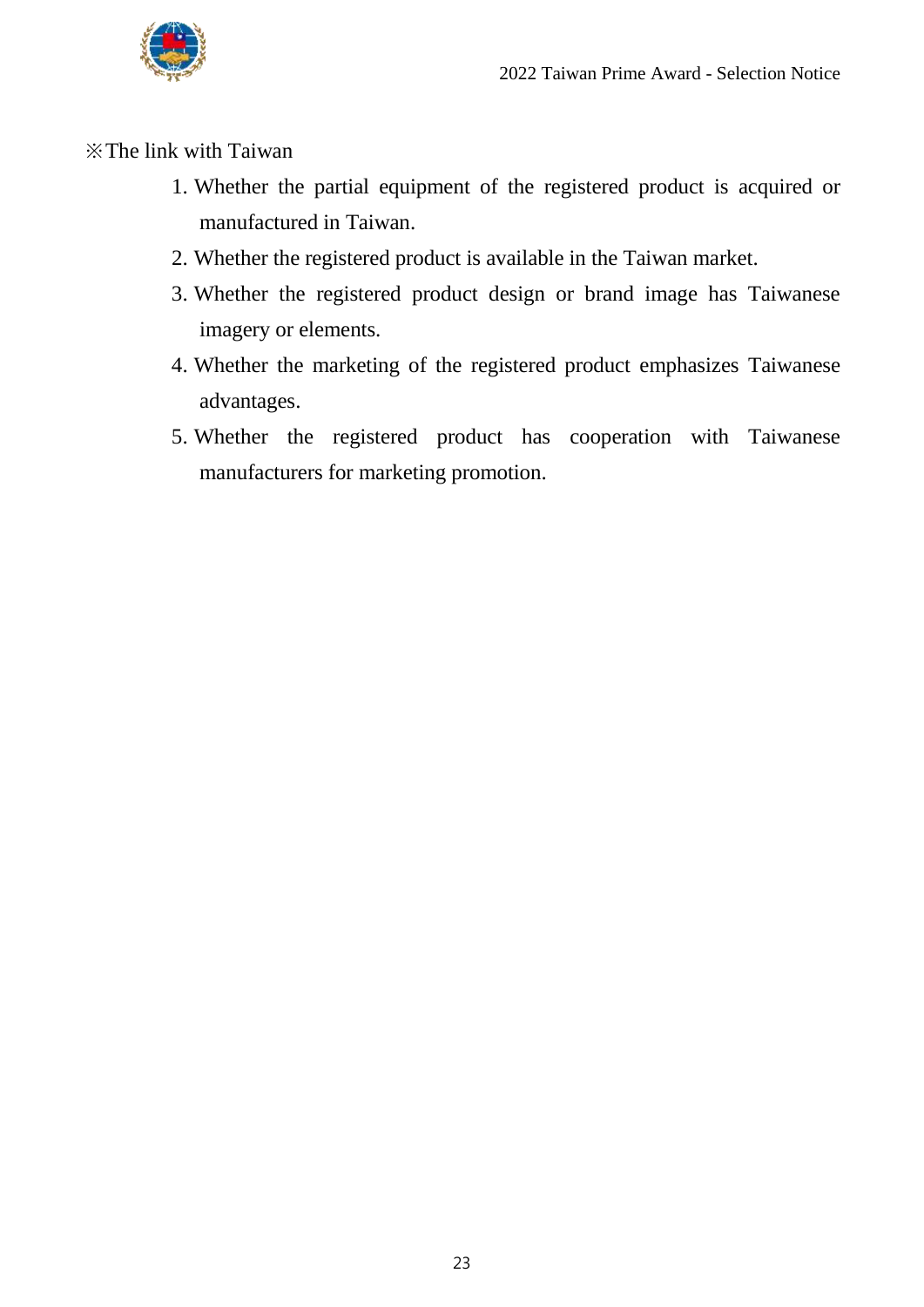

#### <span id="page-25-0"></span>**Attachment 2. Product Selection**

I. The specification

The overseas preliminary selection unit will notify the point of contact of the registered company by e-mail; please send the registered product (physical finished product) to the designated location according to the notification time, then the overseas preliminary selection review committee will carry out product selection. Items with a base area exceeding 200 cm x 150 cm or in special circumstances will be able to be displayed via video or other alternative methods.

- II. The delivery
	- A. The delivered product should not be defective, so as not to affect the score.
	- B. The delivered product should be properly packaged, and accompanied by instructions for use, installation methods and description for product function.
	- C. If the product or supporting equipment are valuable goods, please apply for insurance at the company's own expense.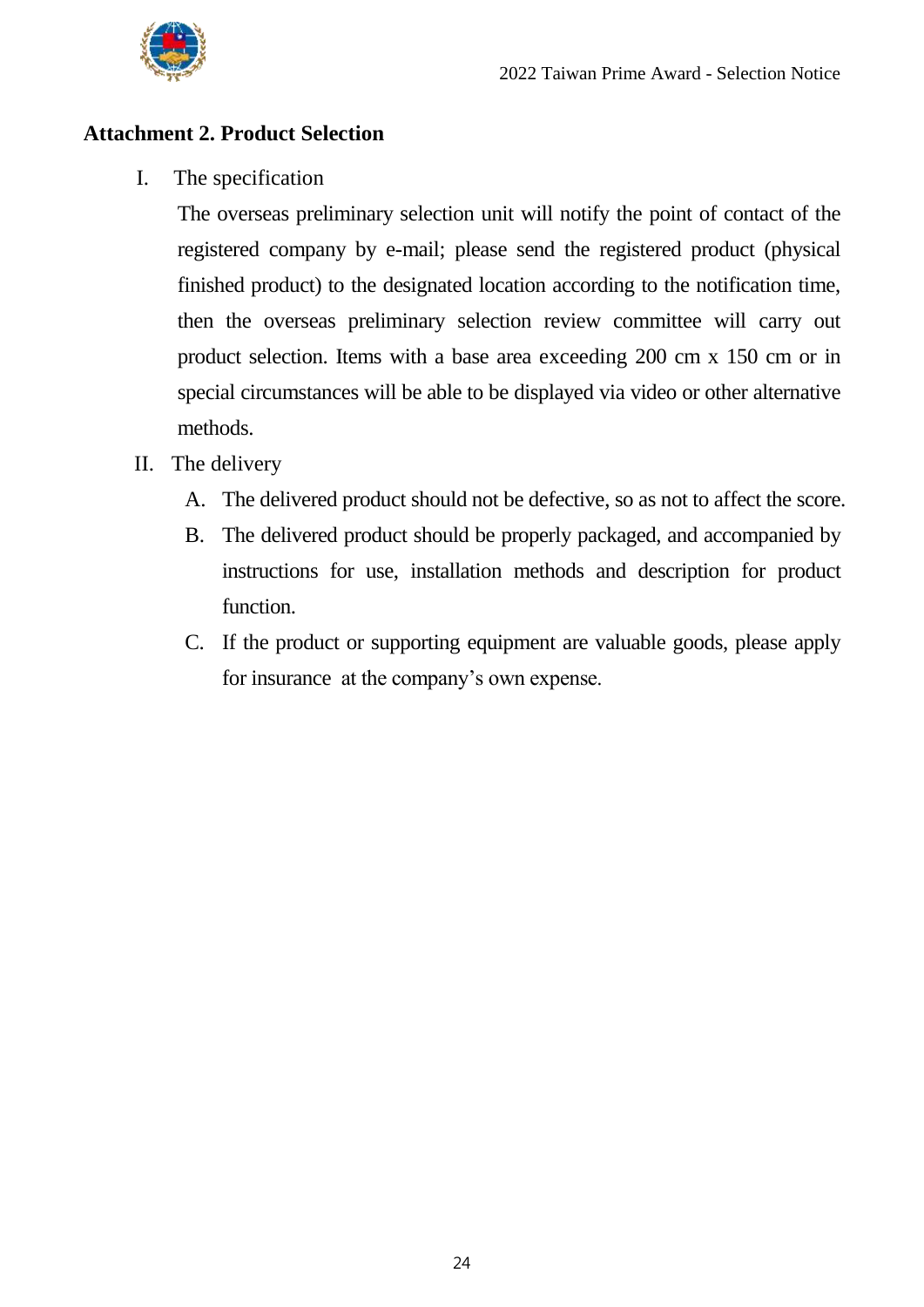

III. The selection site

Visitors aren't allowed during the selection period, except for the review committee's requests for face-to-face explanations or hands-on demonstrations, the other staff of the registered company is not allowed to enter the site during the selection period.

- IV. Products return
	- A. If the product is not selected by the "Taiwanese Prime Award", please send a member of the registered company to bring back the product from the place designated by the overseas preliminary selection unit in the specific time. The overseas preliminary selection unit is not liable for damages of the unclaimed product.
	- B. The product shortlisted by "Taiwanese Prime Award" should be sent by the overseas preliminary selection unit to the place designated by the Taiwan final selection executive unit according to the notification time. The shortlisted company should assign someone to pick up the shortlisted product from the place designated by the Taiwan final selection executive unit according to the notification time.
	- C. The person to pick up the product should be responsible for product disassembly and handover; the Taiwan final selection executive unit is not responsible for the overdue storage, packaging, express delivery, and damage compensation of the product.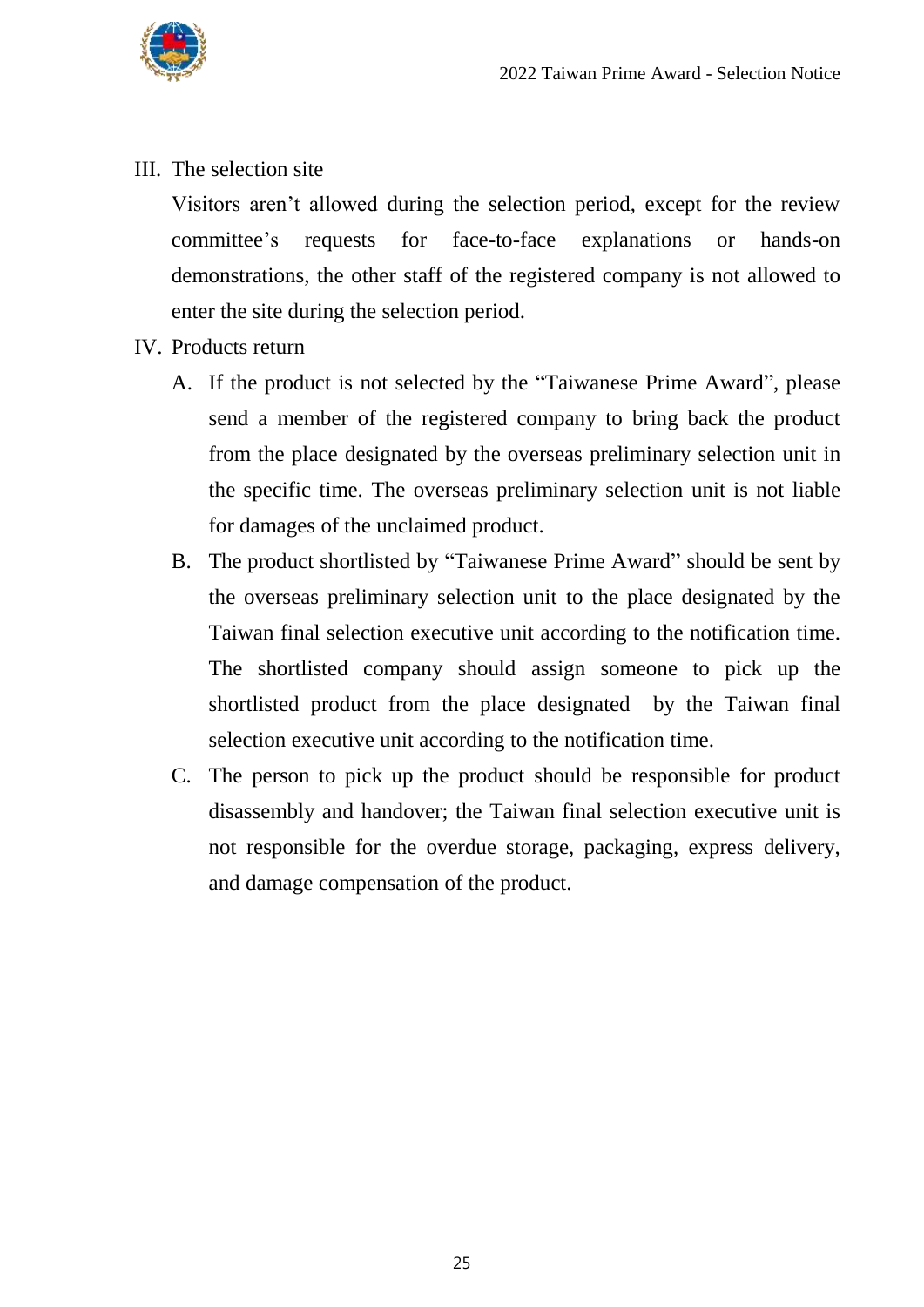

#### <span id="page-27-0"></span>**Excursus 3. Product Category and Classification Code**

| A. Electronics, Electrical Appliances, Communication Products, Parts & |
|------------------------------------------------------------------------|
| <b>Accessories</b>                                                     |
| AA. Consumer Electronics & Electronic Products                         |
| 0101 Consumer Electronic Products                                      |
| 0102 Mobile Electronics & Digital Cameras                              |
| 0103 Audio/Video Products & Projectors                                 |
| 0104 PDA, GPS & Electronic Dictionaries                                |
| 0105 Home Appliances                                                   |
| 0106 Automobile Electronics                                            |
| 0107 Business/Office Machines & Tools                                  |
| 0108 Illumination Devices                                              |
| 0109 Security Systems & Other Related Products                         |
| 0110 Other Electronic & Electrical Products                            |
| 0130 Solution Products                                                 |
| <b>AB. Communication Products</b>                                      |
| 0111 Telephones & Fax Machines                                         |
| 0112 Mobile Phones & Mobile Related Devices                            |
| 0113 Wireless Communication Equipment                                  |
| 0114 Networking Products                                               |
| 0115 Transmission Equipment                                            |
| 0116 Video Conferencing Systems                                        |
| 0117 Internet Appliances                                               |
| 0118 Solution Products                                                 |
| 0119 Other Communication Products                                      |
| AC. Electronic Parts & Components                                      |
| 0121 Electronic Parts & Assemblies                                     |
| 0122 Coolers, Blowers & Motors for ICT Products                        |
| 0123 Power Supply Products/Components                                  |
| 0124 Solution Products                                                 |
| <b>B. Fashion, Life &amp; Cultural Creative Goods</b>                  |
| BA. Fashion, Life & Cultural Creative Goods                            |
| 0201 Jewelry & Precious Stones                                         |
| 0202 Clocks, Watches & Other Timepieces                                |
| 0203 Stationery                                                        |
| 0204 Gifts, Artifacts                                                  |